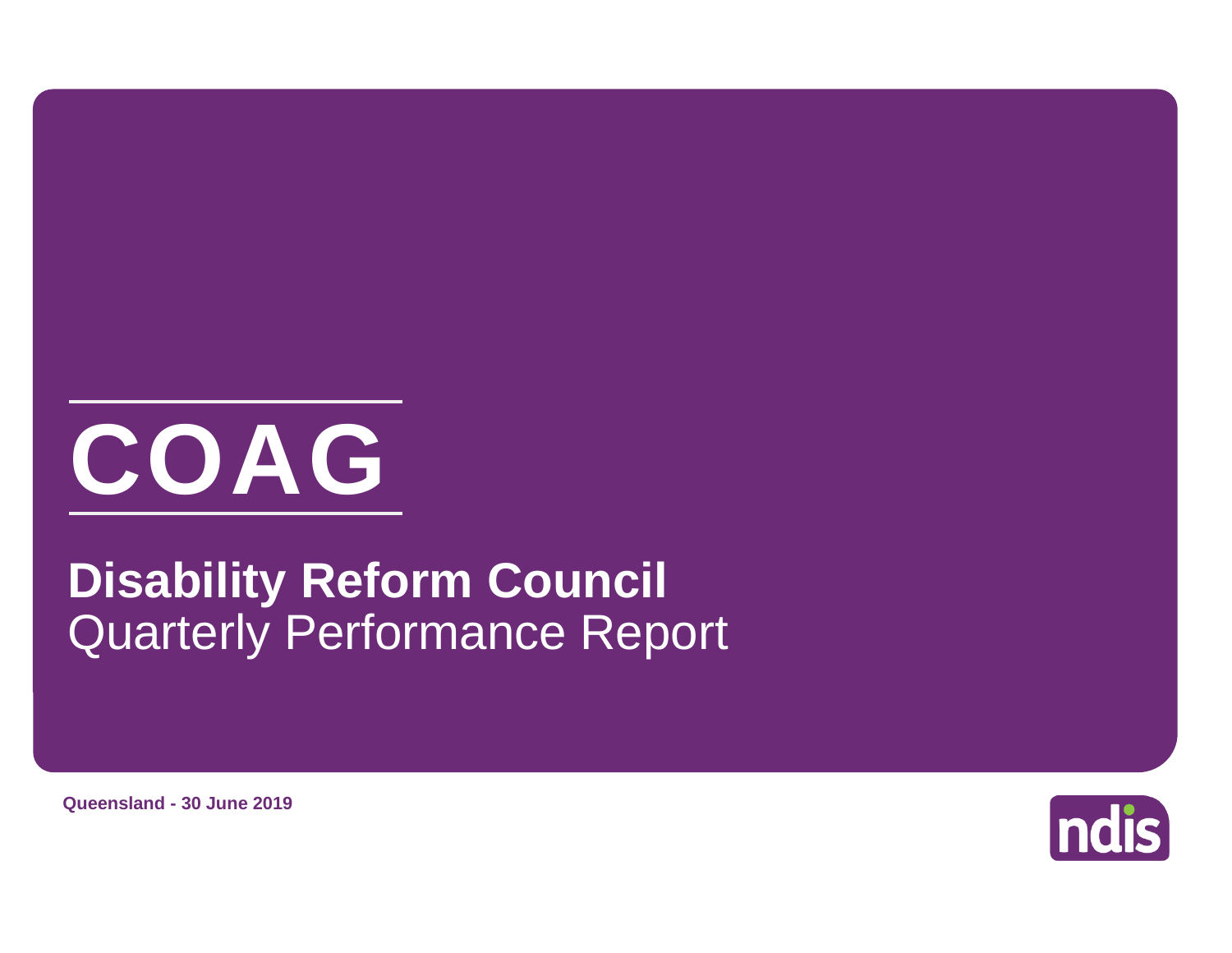

#### **Overview**

**This report is a summary of the performance and operations of the NDIA in Queensland for Quarter 4 of 2018-19 (01 April 2019 - 30 June 2019).**

**It is the twelfth quarterly report during the NDIS Transition period, which commenced on 1 July 2016.** 

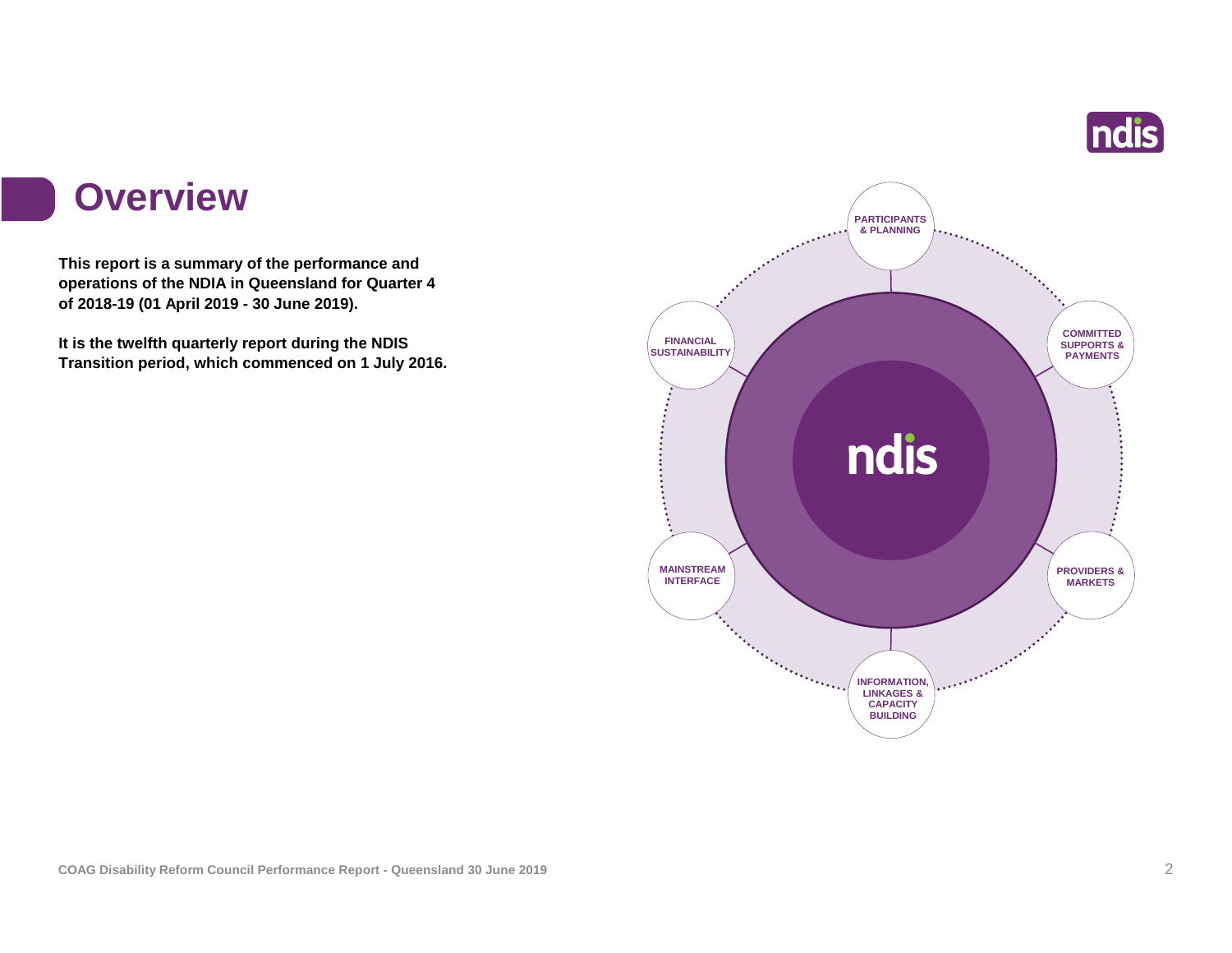

### **Summary**

| <b>Participants and Planning</b>                                                                                                            | <b>Committed Supports</b><br>and Payments                                           | <b>Providers and Markets</b>                                 | <b>Mainstream Interface</b>                                 |  |  |
|---------------------------------------------------------------------------------------------------------------------------------------------|-------------------------------------------------------------------------------------|--------------------------------------------------------------|-------------------------------------------------------------|--|--|
| An additional 6,772 participants<br>with plans this quarter (excluding                                                                      | \$2.0 billion has been paid to<br>providers and participants:                       | There were 5,964 registered<br>providers at 30 June 2019,    | 93% of active participants<br>with a plan approved in 2018- |  |  |
| ECEI).                                                                                                                                      | $\cdot$ \$0.3m in 2015-16,                                                          | representing a 10% increase                                  | 19 Q4 access mainstream                                     |  |  |
|                                                                                                                                             | $\cdot$ \$111.3m in 2016-17,                                                        | for the quarter.                                             | services.                                                   |  |  |
| At 30 June 2019, plans approved<br>and ECEI referrals represent:<br>• 59% of 2018-19 bilateral estimate<br>met (1 July 2018 - 30 June 2019) | • \$496.2m in 2017-18,<br>• \$1,403.1m in 2018-19.<br>Overall.                      | 45% of registered providers<br>were active at 30 June 2019.  |                                                             |  |  |
| • 57% of scheme to date bilateral<br>estimate met<br>(1 April 2016 - 30 June 2019)                                                          | • 32% of committed supports<br>were utilised in 2015-16,<br>$\cdot$ 56% in 2016-17. | 41% of registered providers<br>are individuals/sole traders. |                                                             |  |  |
|                                                                                                                                             | • 63% in 2017-18.                                                                   | 25% of registered providers                                  |                                                             |  |  |
| <b>Participant satisfaction has</b><br>remained consistent with the<br>previous quarter, with 90% of                                        | The 2018-19 experience is<br>still emerging.                                        | are receiving 80-95% of<br>payments made by the NDIA.        |                                                             |  |  |
| participants surveyed rating their<br>satisfaction with the Agency's                                                                        | Utilisation has increased in<br>each of the first three                             |                                                              |                                                             |  |  |
| planning process as either 'Good'                                                                                                           | support years. This is to be                                                        |                                                              |                                                             |  |  |
| or 'Very Good'.                                                                                                                             | expected given that more<br>participants are now on a<br>second or subsequent plan, |                                                              |                                                             |  |  |
|                                                                                                                                             | as it takes time to familiarise<br>with the NDIS and decide                         |                                                              |                                                             |  |  |

**which supports to use.**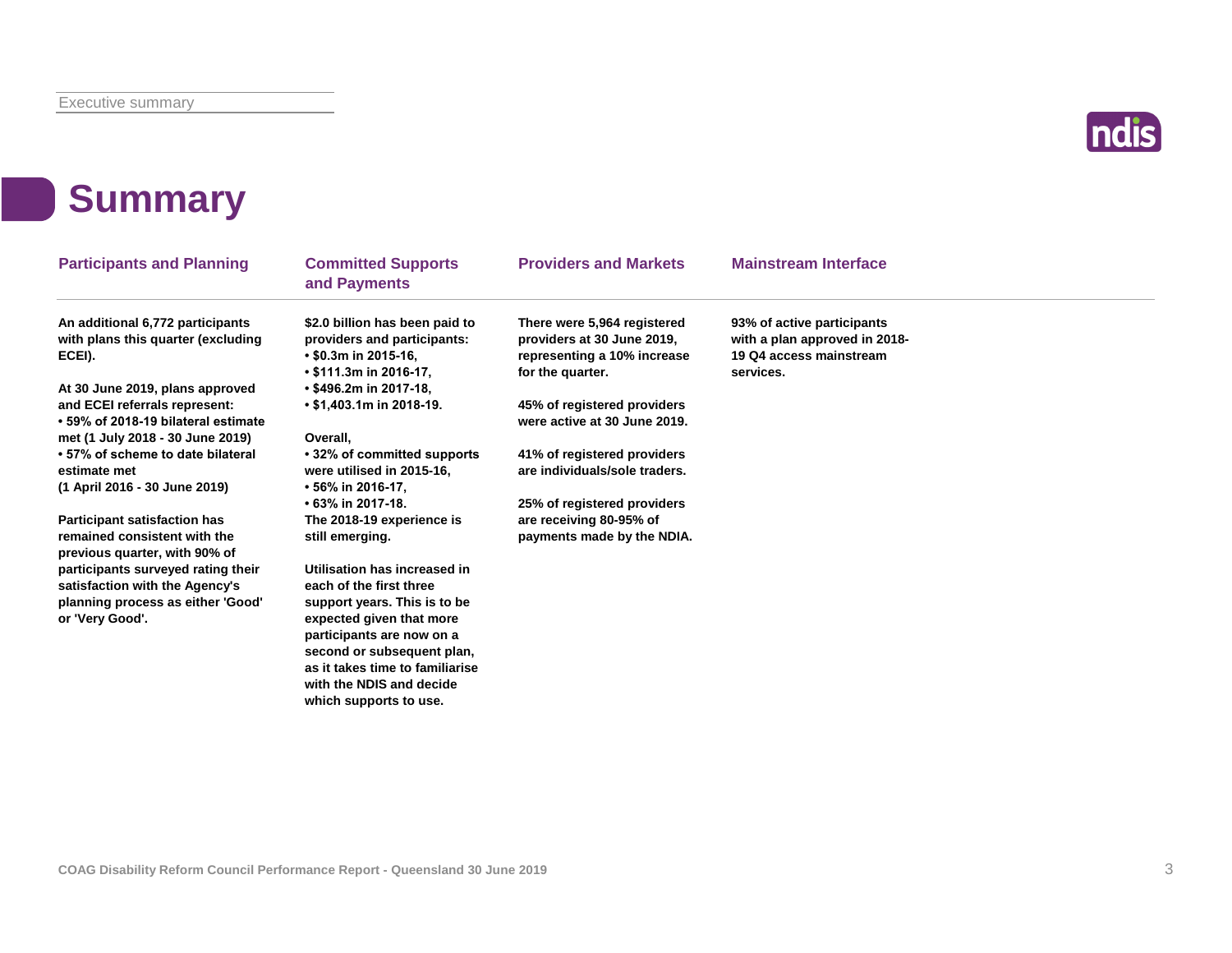## **Participants and Planning**

The NDIS in Queensland continues to grow with 6,772 additional participants with approved plans this quarter.

In total, over 52,000 participants have now been supported by the NDIS in Queensland, with 29% receiving support for the first time.



**Queensland - 30 June 2019**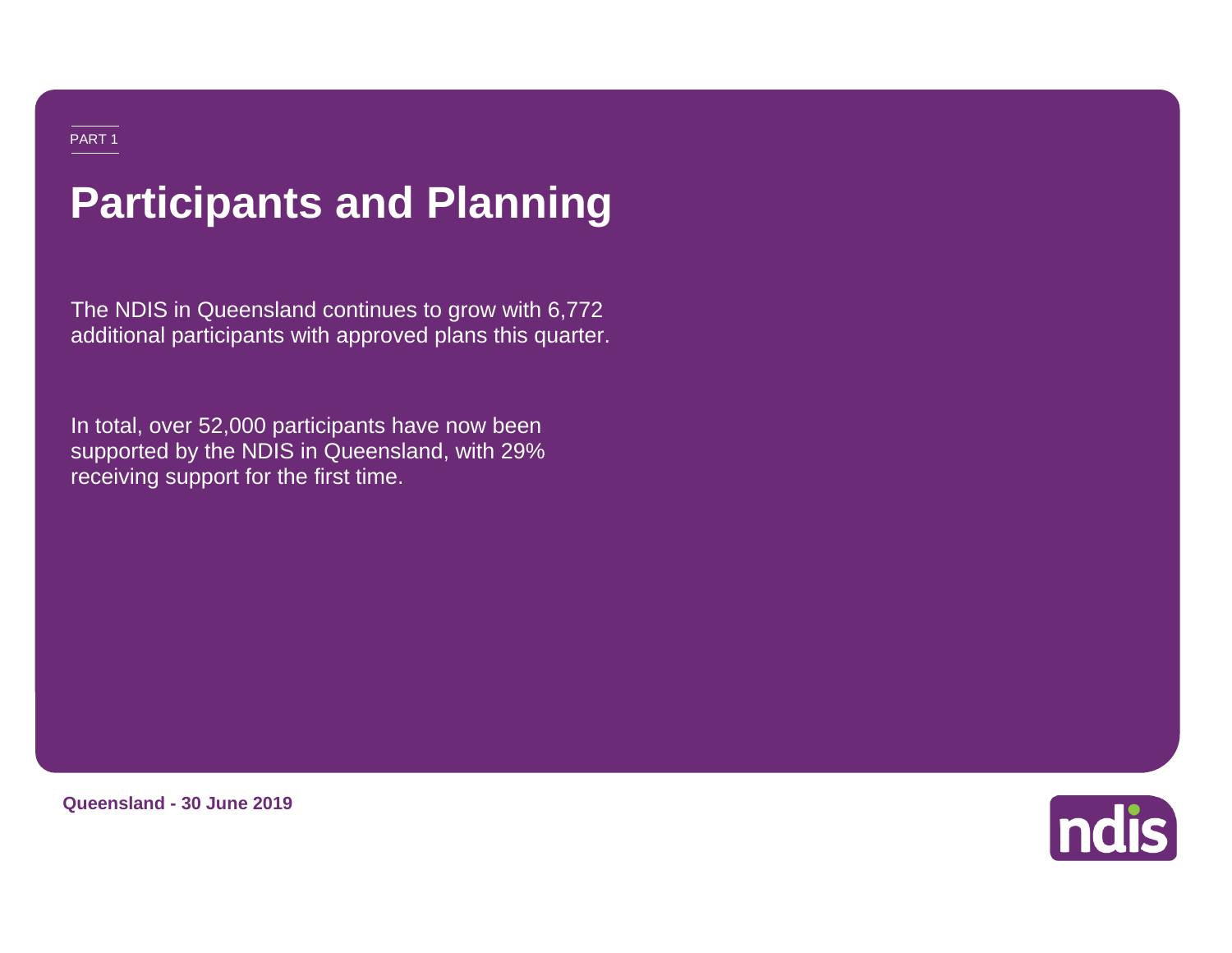#### ndi

### **Summary**

**The NDIS has been transitioning to fullscheme according to phasing schedules bilaterally agreed by State/Territory and Commonwealth governments.**

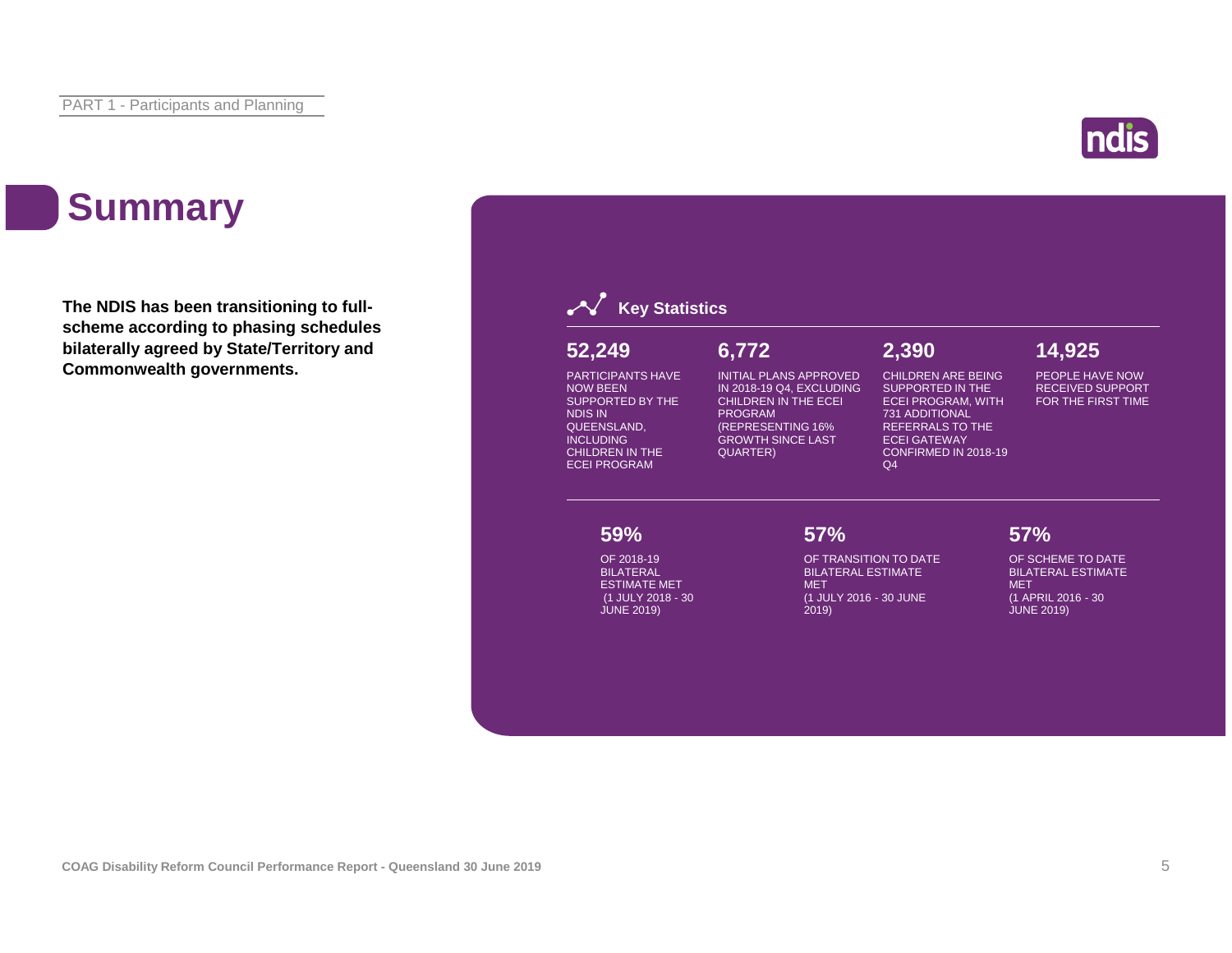

### **Quarterly Intake**

#### **2018-19 Q4**

**Of the 4,707 participants deemed 'eligible' this quarter 64% were 'New' participants (i.e. had not transitioned from an existing State/Territory or Commonwealth program).**

**Of the 6,772 plan approvals this quarter, 45% had transitioned from an existing State/Territory program, 78% entered with a permanent disability and 766 were previously confirmed as ECEI as at 2018- 19 Q3.**

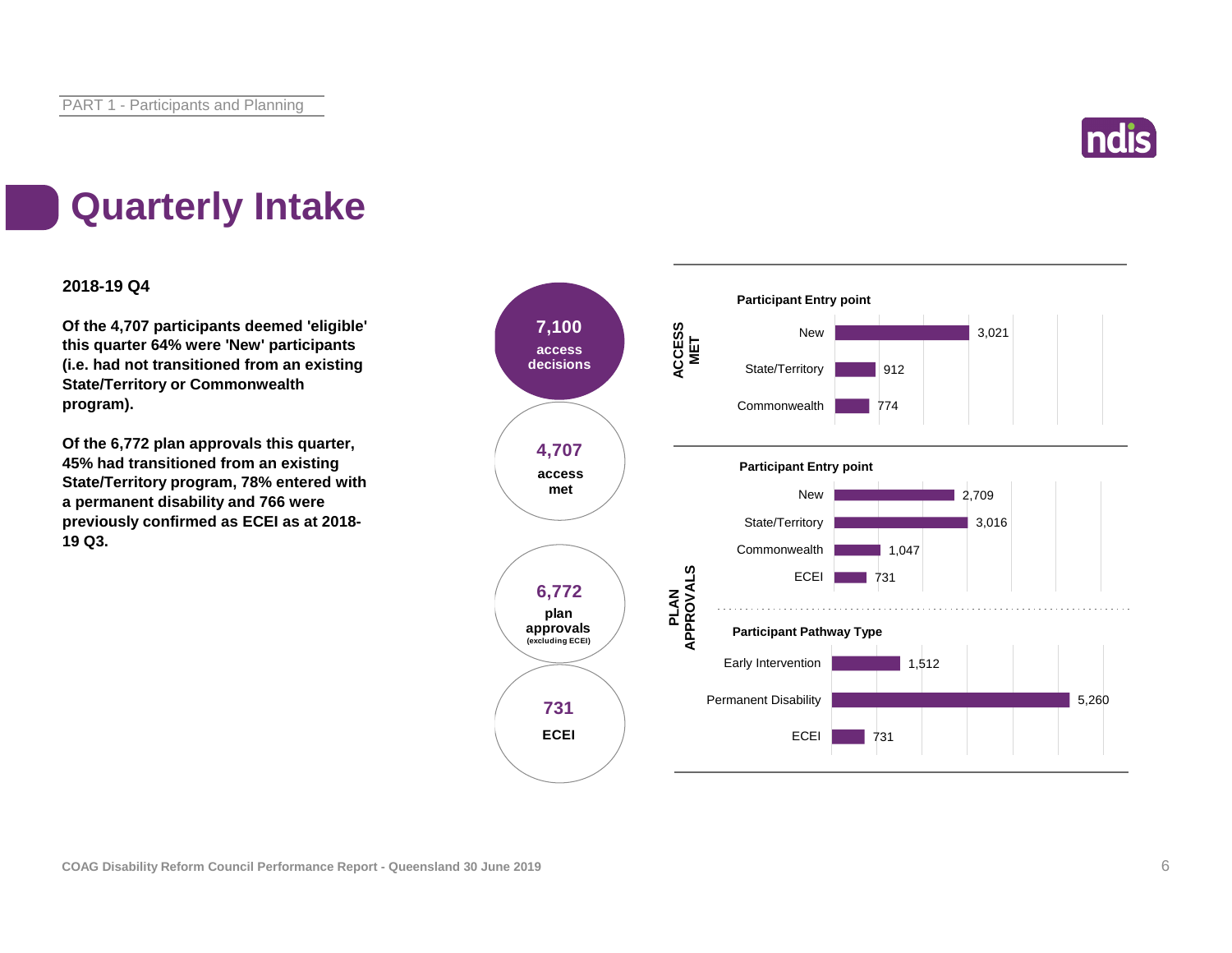

#### **Quarterly Intake Detail**

**Plan approval numbers have increased from 43,087 at the end of 2018-19 Q3 to 49,859 by the end of 2018-19 Q4, an increase of 6,772 approvals.**

**At the end of the quarter, 2,390 children are being supported in the ECEI gateway. Of these, 1,659 were previously confirmed as ECEI at 31 March 2019 and an additional 731 children entered the gateway this quarter.**

**Overall, 846 participants with approved plans have exited the Scheme, resulting in 51,403 active participants (including ECEI) as at 30 June 2019.**

> There were 8,650 plan reviews this quarter. This figure relates to all participants who have entered the scheme.



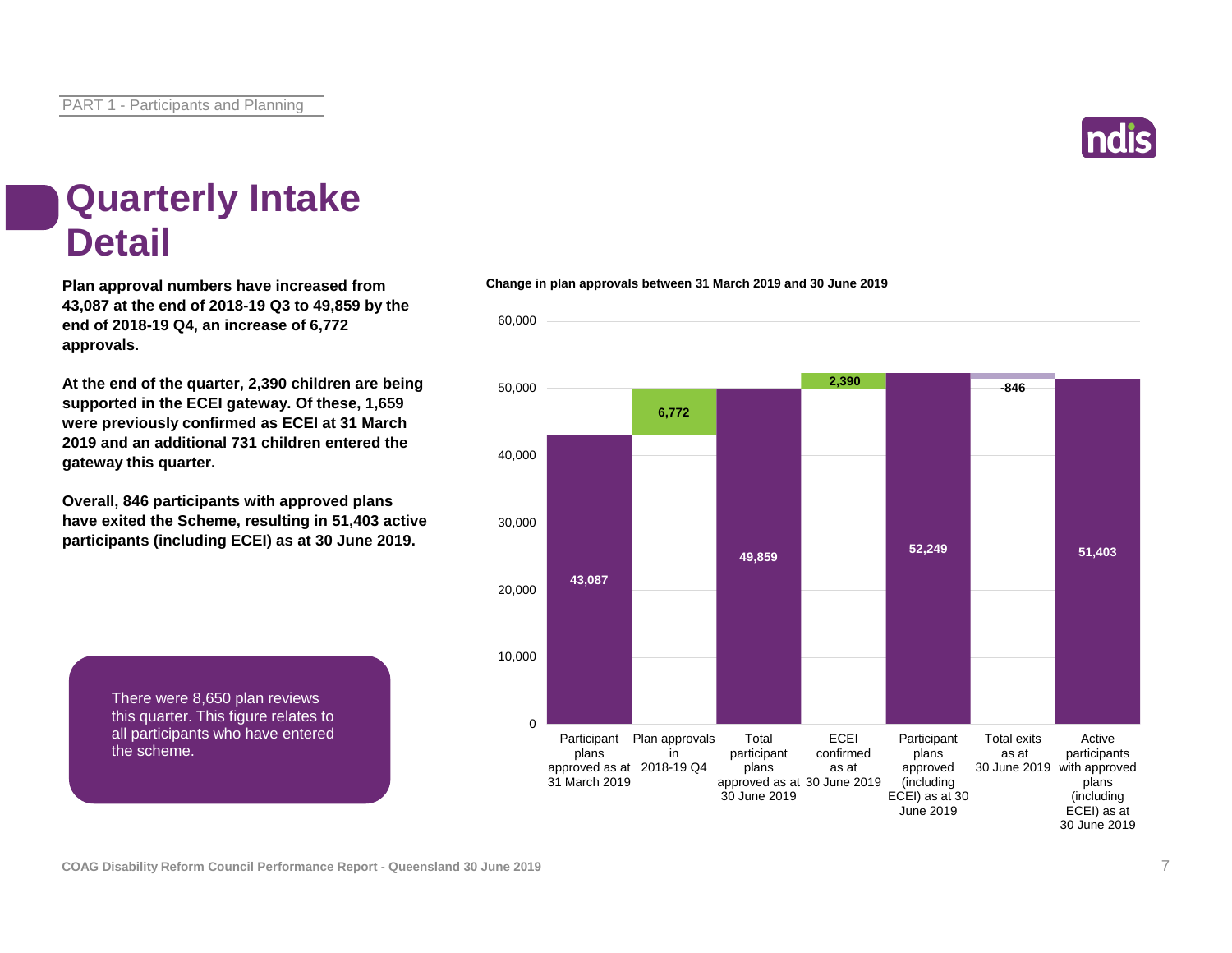# **Cumulative**

**At the end of 2018-19 Q4, the cumulative total number of participants that have received support was 52,249 (including 2,390 children supported through the ECEI gateway). Of these, 29,612 transitioned from an existing State/Territory program, 5,322 transitioned from an existing Commonwealth program and 14,925 participants have received support for the first time.**

**Overall, since 1 July 2013, there have been 65,821 people with access decisions.**

**Cumulative plan approvals compared with bilateral estimate Position** estimate plan approvais compared with bilateral of 2018-19 bilateral estimate met



Cumulative position reporting is inclusive of trial participants for the reported period and represents participants who have or have had an approved plan.



(1 July 2018 - 30 June 2019)

#### **57%**

of transition to date bilateral estimate met (1 July 2016 - 30 June 2019)

#### **57%**

of scheme to date bilateral estimate met (1 April 2016 - 30 June 2019)

#### **49,859**

plan approvals to date; 52,249 including ECEI confirmed

#### **Plan approvals by participant referral pathway**

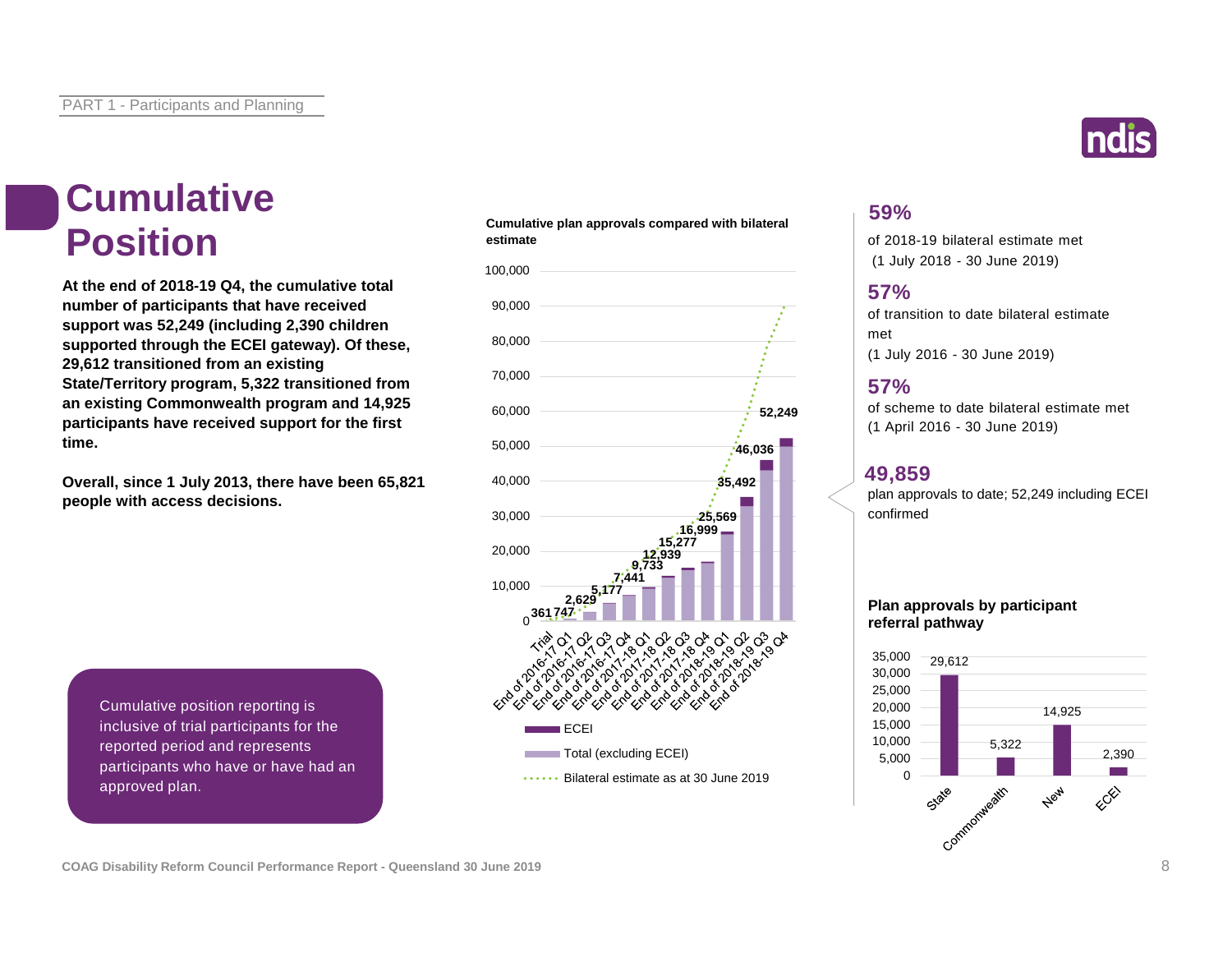

### **Participant Profiles by Age Group**

**These bar charts show the demographic profile of active participants with a plan approved in 2018-19 Q4, compared with plan approvals as at 31 March 2019, by age group.**

**Around 27% of participants entering in this quarter are aged 0 to 6 years. This is higher compared to 10% in prior quarters.**

**Active participants with a plan approved in 2018-19 Q4 by age group**



**% of active participants with a plan approved by age group**



■% of active participants with a plan approved in prior quarters

■% of active participants with a plan approved in 2018-19 Q4

Note: The age eligibility requirements for the NDIS are based on the age as at the access request date. Participants with their initial plan approved aged 65+ have turned 65 since their access request was received.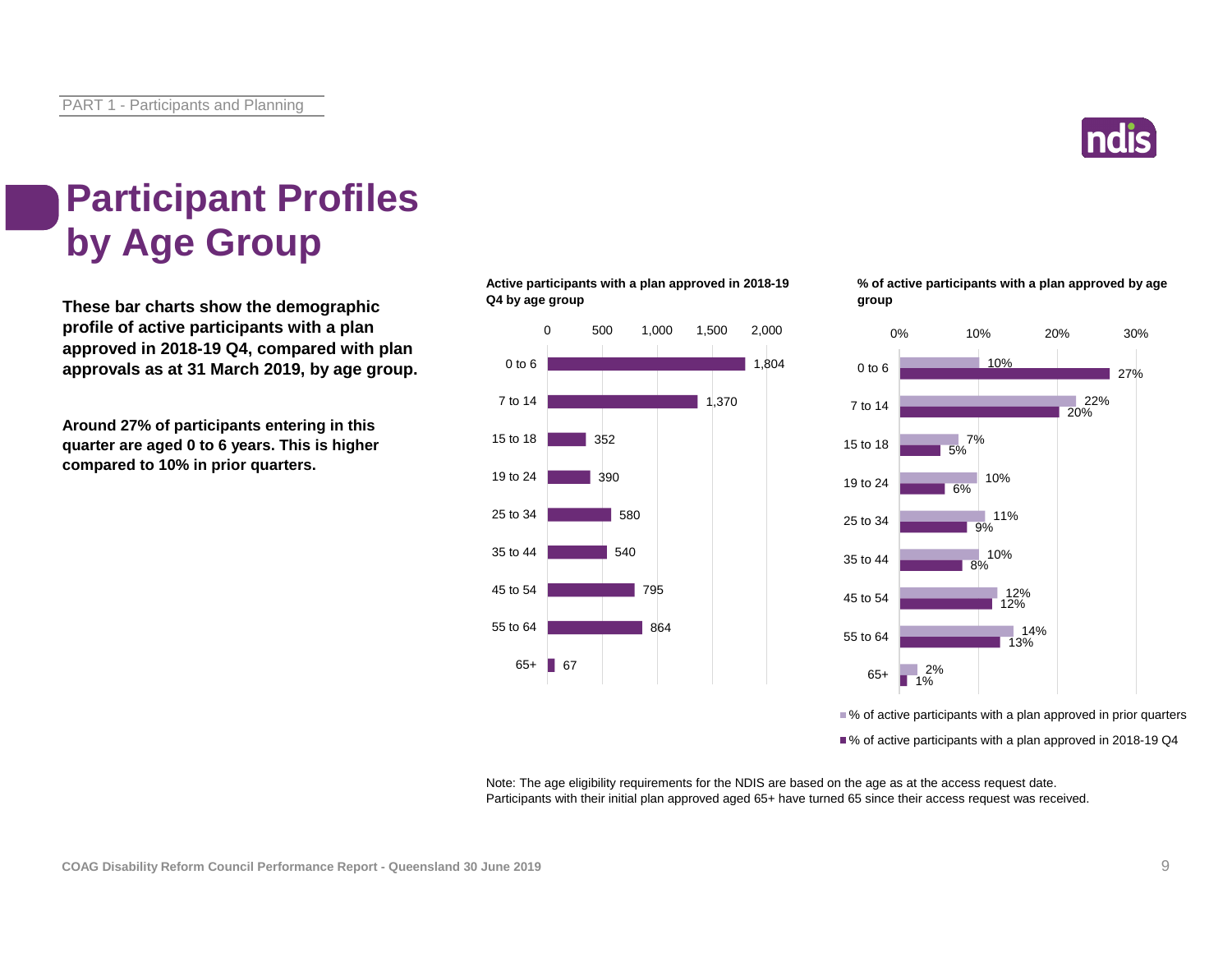

#### **Participant Profiles by Disability Group**

**These bar charts show the demographic profile of active participants with a plan approved in 2018-19 Q4, compared with plan approvals as at 31 March 2019, by disability group.**

**33% of participants entering this quarter have a primary disability group of Autism, compared to 28% in previous quarters. The large increase was mainly driven by the increase in participants aged 0 to 6 years entering in this quarter.**

**18% of participants entering this quarter have a primary disability group of Intellectual Disability, compared to 26% in previous quarters.**

#### **Active participants with a plan approved in 2018-19 Q4 by disability group**



**% of active participants with a plan approved by disability group**



■% of active participants with a plan approved in prior quarters ■% of active participants with a plan approved in 2018-19 Q4

Note 1: Of the 1,229 active participants identified as having an intellectual disability, 189 (15%) have Down syndrome. Note 2: Since 2017-18 Q1 Developmental Delay and Global Developmental Delay have been reported separately to the Intellectual Disability group.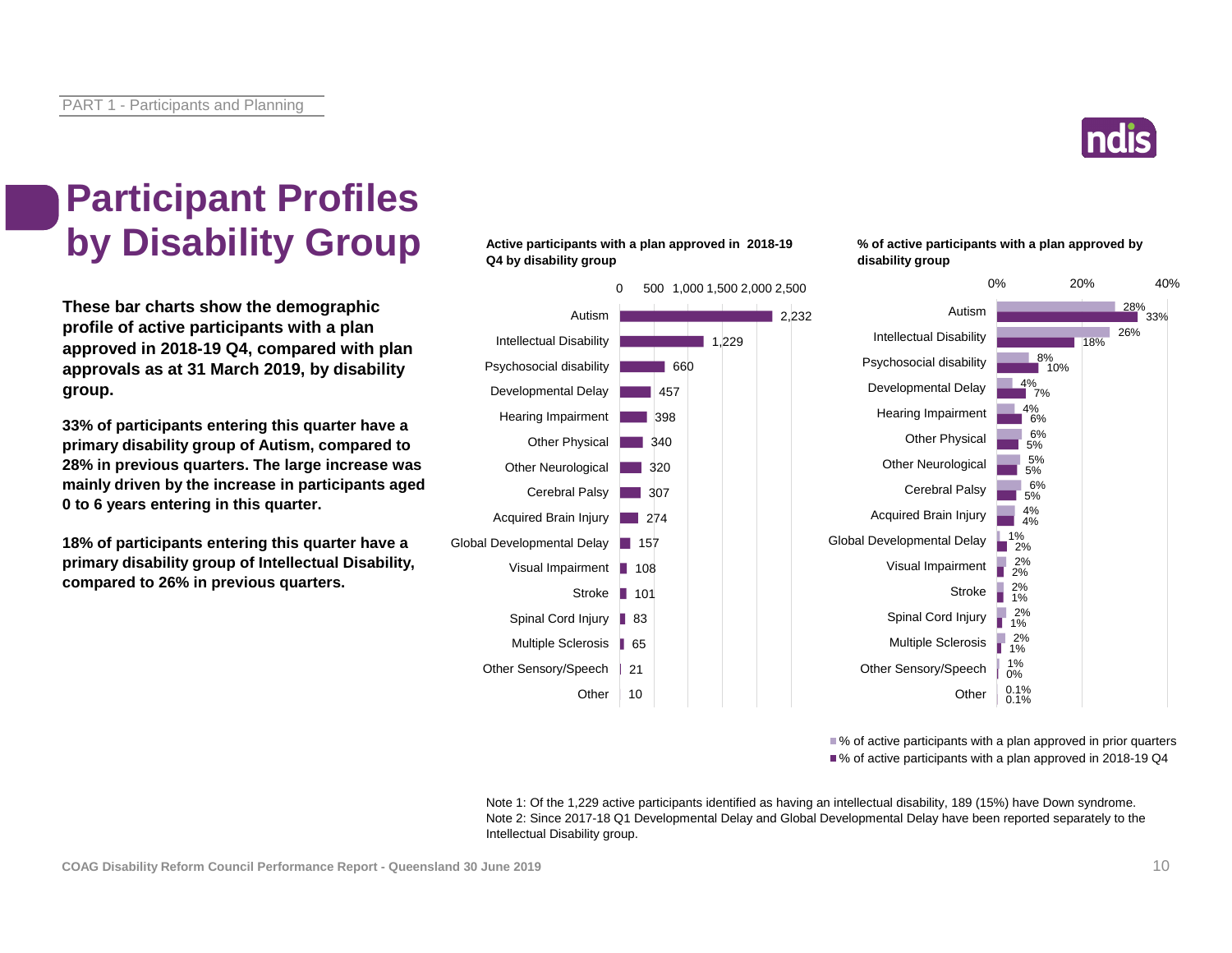

### **Participant Profiles by Level of Function**

**These bar charts show the demographic profile of active participants with a plan approved in 2018-19 Q4, compared with plan approvals as at 31 March 2019, by level of function.**

**For participants with a plan approval in this quarter:** 

**• 27% of active participants had a relatively high level of function**

**• 47% of active participants had a relatively moderate level of function** 

**• 25% had a relatively low level of function**

**These relativities are within the NDIS participant population, and not comparable to the general population.**

#### **% of active participants with a plan approved by level of function**



■% of active participants with a plan approved in 2018-19 Q4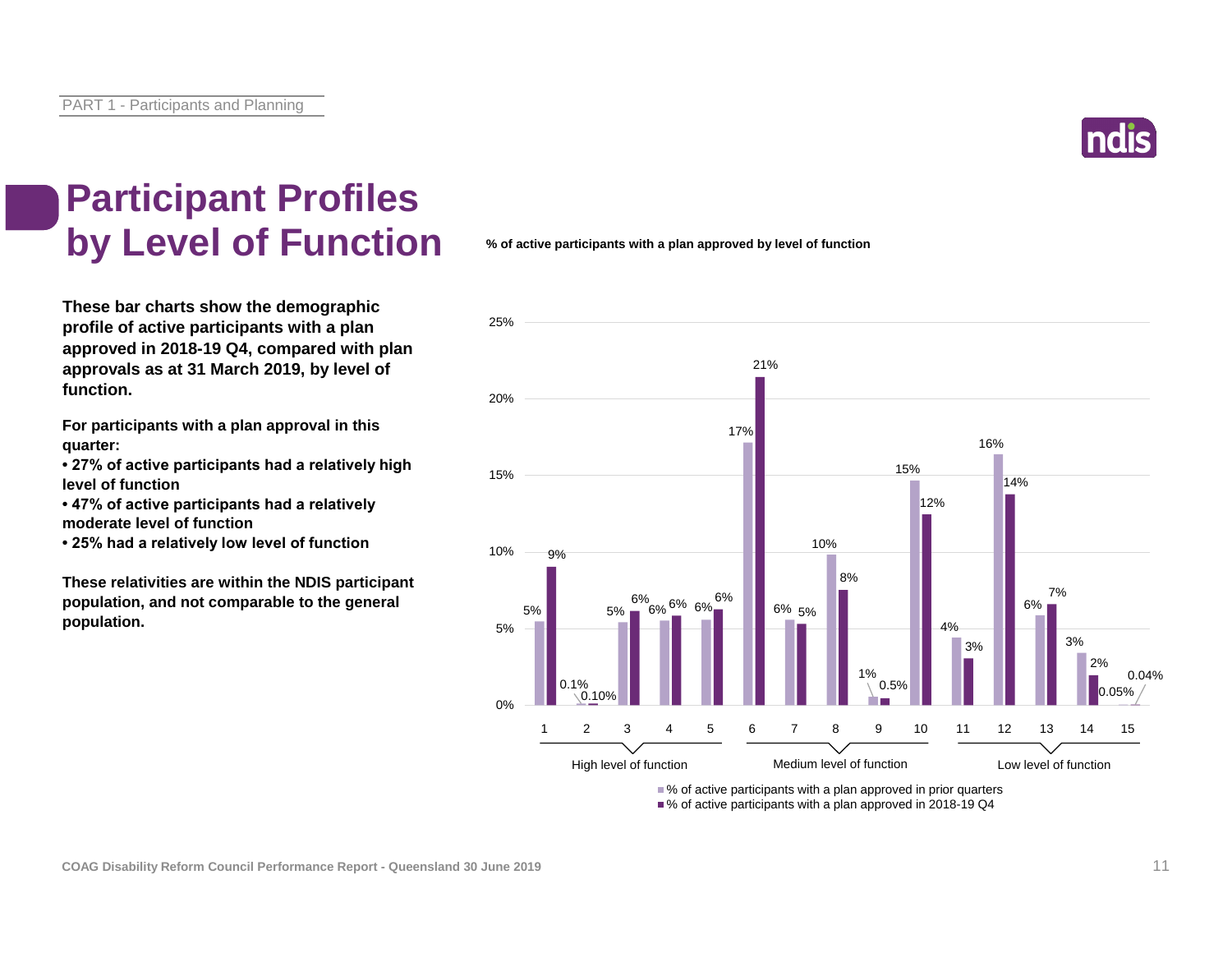

### **Participant Profiles by Gender**

**These charts show the demographic profile of active participants with a plan approved in 2018- 19 Q4, compared with plan approvals as at 31 March 2019, by gender.**

**The majority of participants are males.**

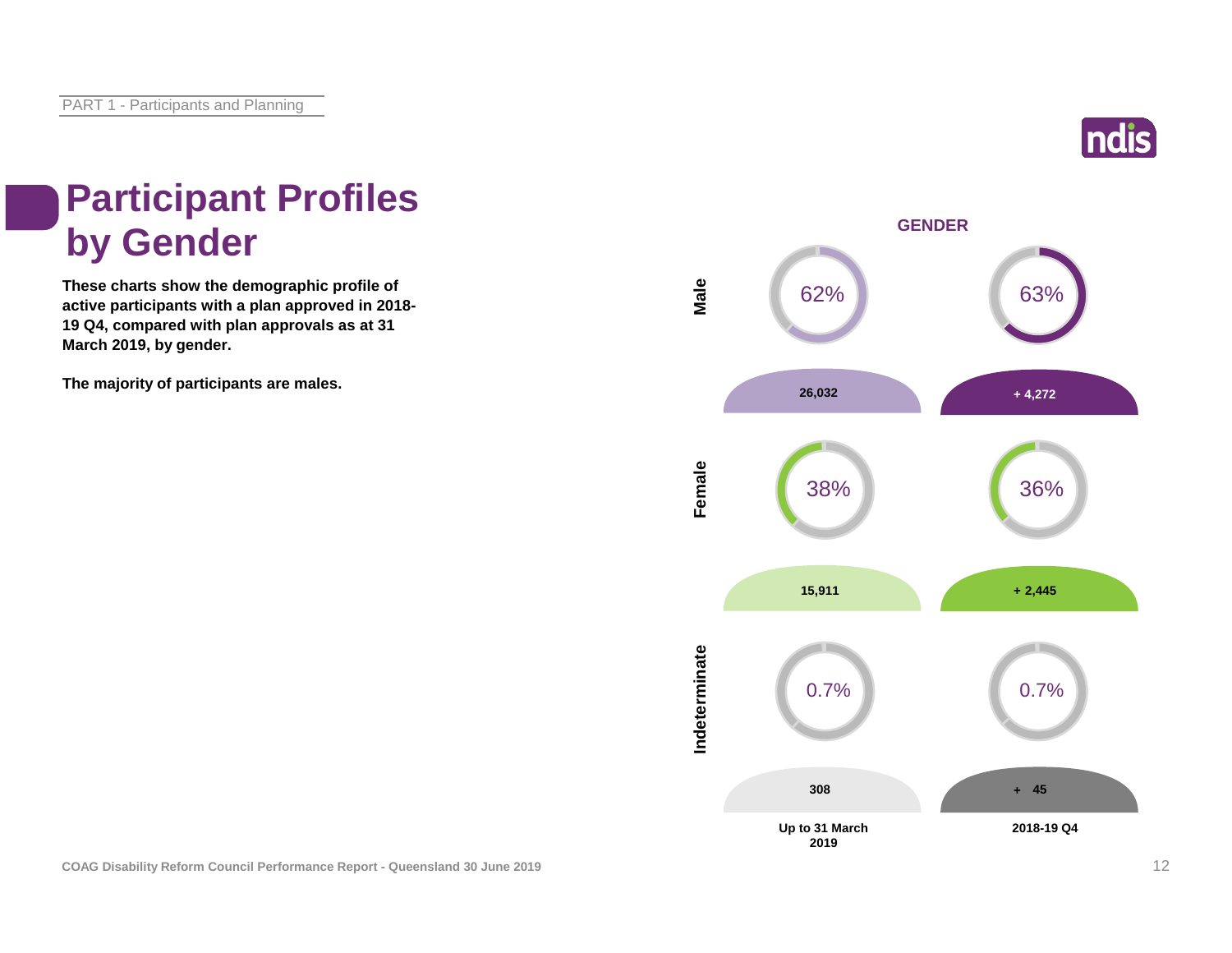### **Participant Profiles**

**These bar charts show other demographic profiles of active participants with a plan approved in 2018-19 Q4, compared with plan approvals as at 31 March 2019.**

**Of the participants with a plan approved in 2018-19 Q4:**

**• 8.8% were Aboriginal or Torres Strait Islander, compared with 8.1% in previous periods combined.**

**• 2.7% were young people in residential aged care, compared with 1.8% in previous periods combined.**

**• 5.7% were culturally and linguistically diverse, compared with 4.9% in previous periods combined.**





Prior Quarters ■ 2018-19 Q4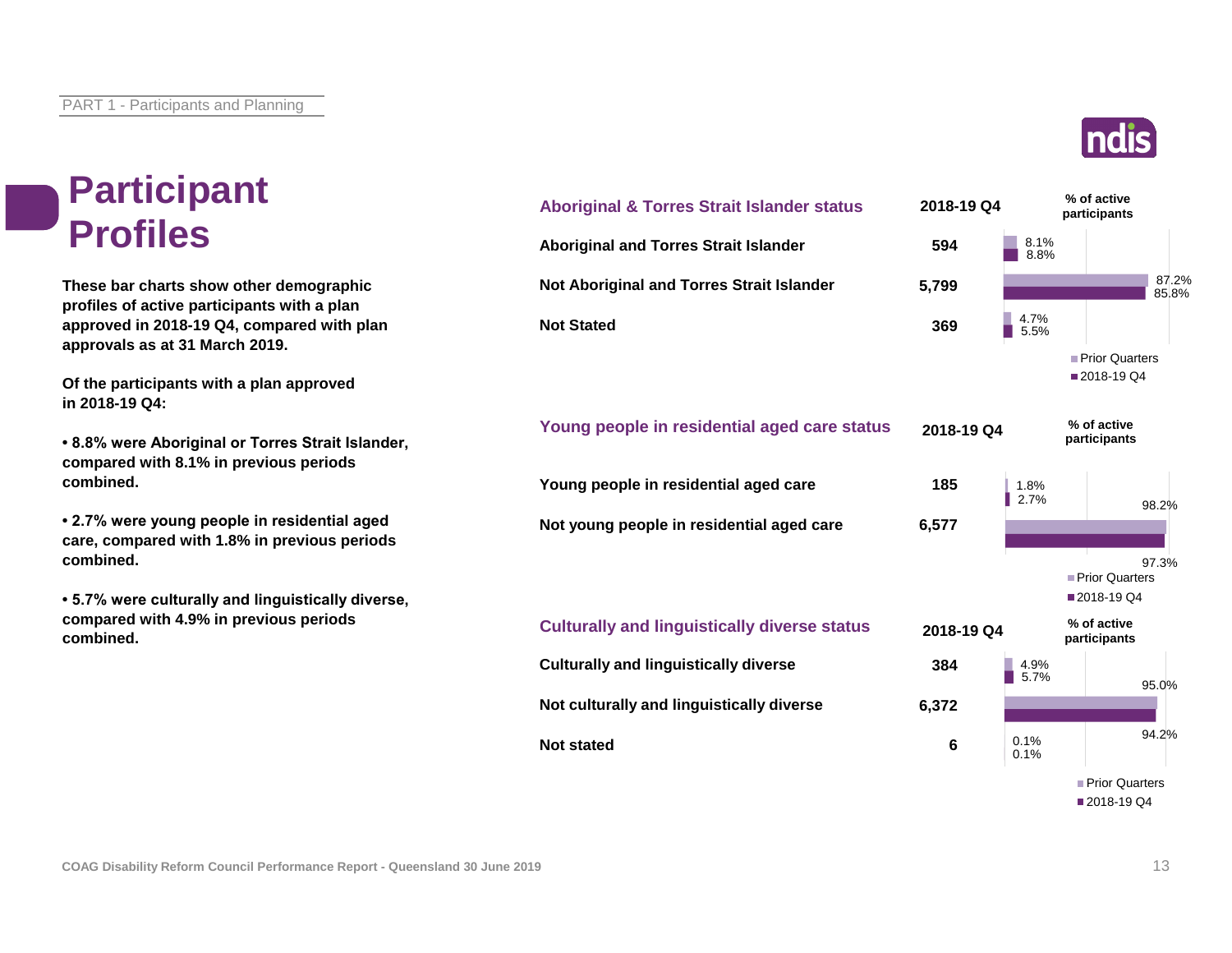

### **Plan Management Support Coordination**

**The proportion of participants electing to fully or partly self-manage their plan was higher in 2018-19 Q4 at 29%, compared with 27% in previous quarters combined.**

**41% of participants who have had a plan approved in 2018-19 Q4 have support coordination in their plan, compared to 38% in previous quarters combined.**

**Support Coordination**



#### **Prior quarters (transition only)**



**COAG Disability Reform Council Performance Report - Queensland 30 June 2019** 14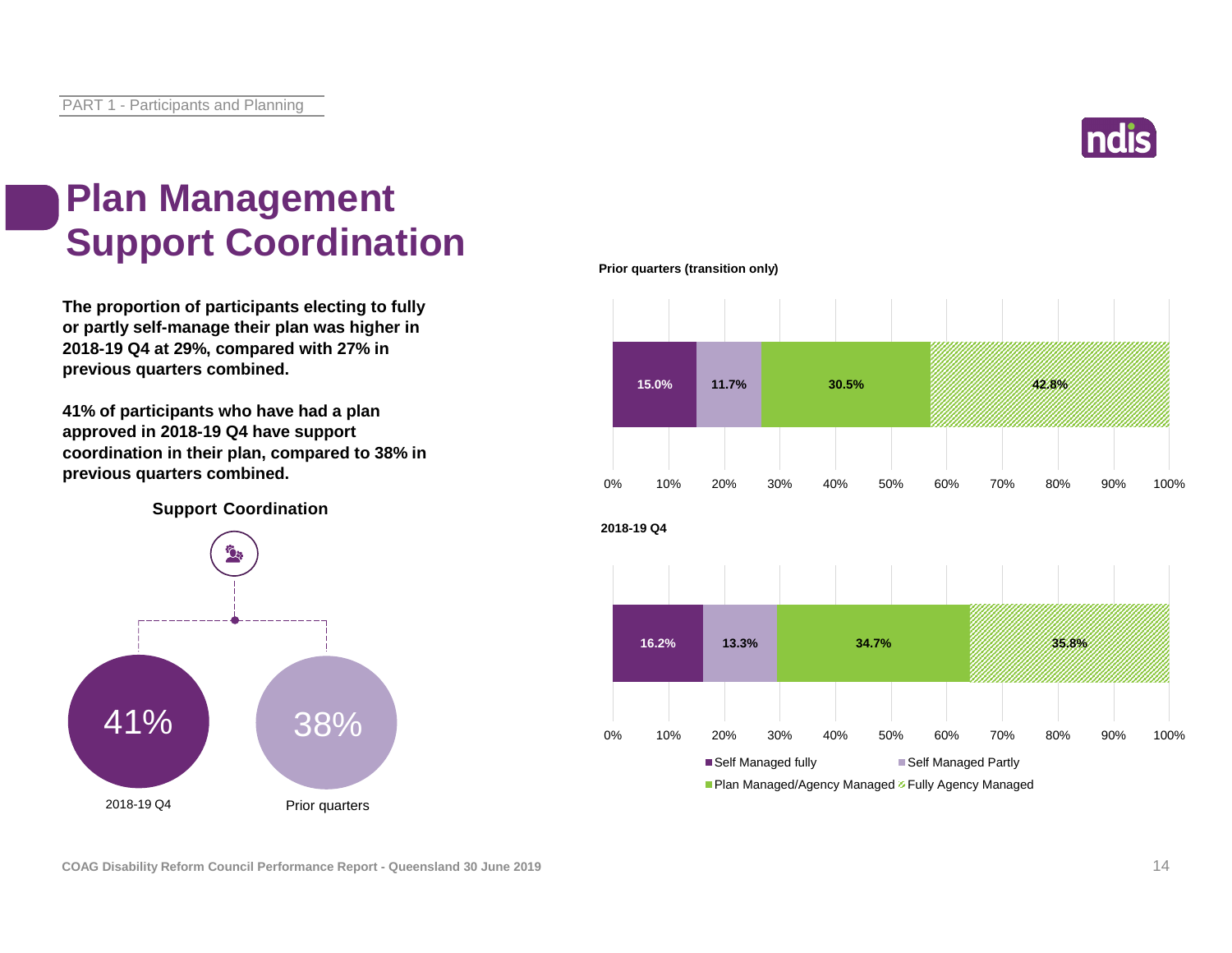

### **Plan Activation**

**Plan activation refers to the amount of time between a participant's initial plan being approved, and the date the participant first receives support. In-kind supports are included.**

**The percentage of participants who activated plans within 90 days of initial plan approval was:** 

**• 86% of participants entering in 2018-19 Q2**

**• 86% of participants entering in previous quarters combined**

**Duration to Plan activation for participants with initial plan approval**

**Prior Quarters (Transition Only)**





Note: Participants with initial plans approved after the end of 2018-19 Q2 have been excluded from the charts. They are relatively new and it is too early to examine their durations to activation.

Plan activation figures are approximations based on payment data. As there is a lag between when the support is provided to a participant, and the payment being made, these statistics are a conservative estimate; it is likely plan activation is faster than presented.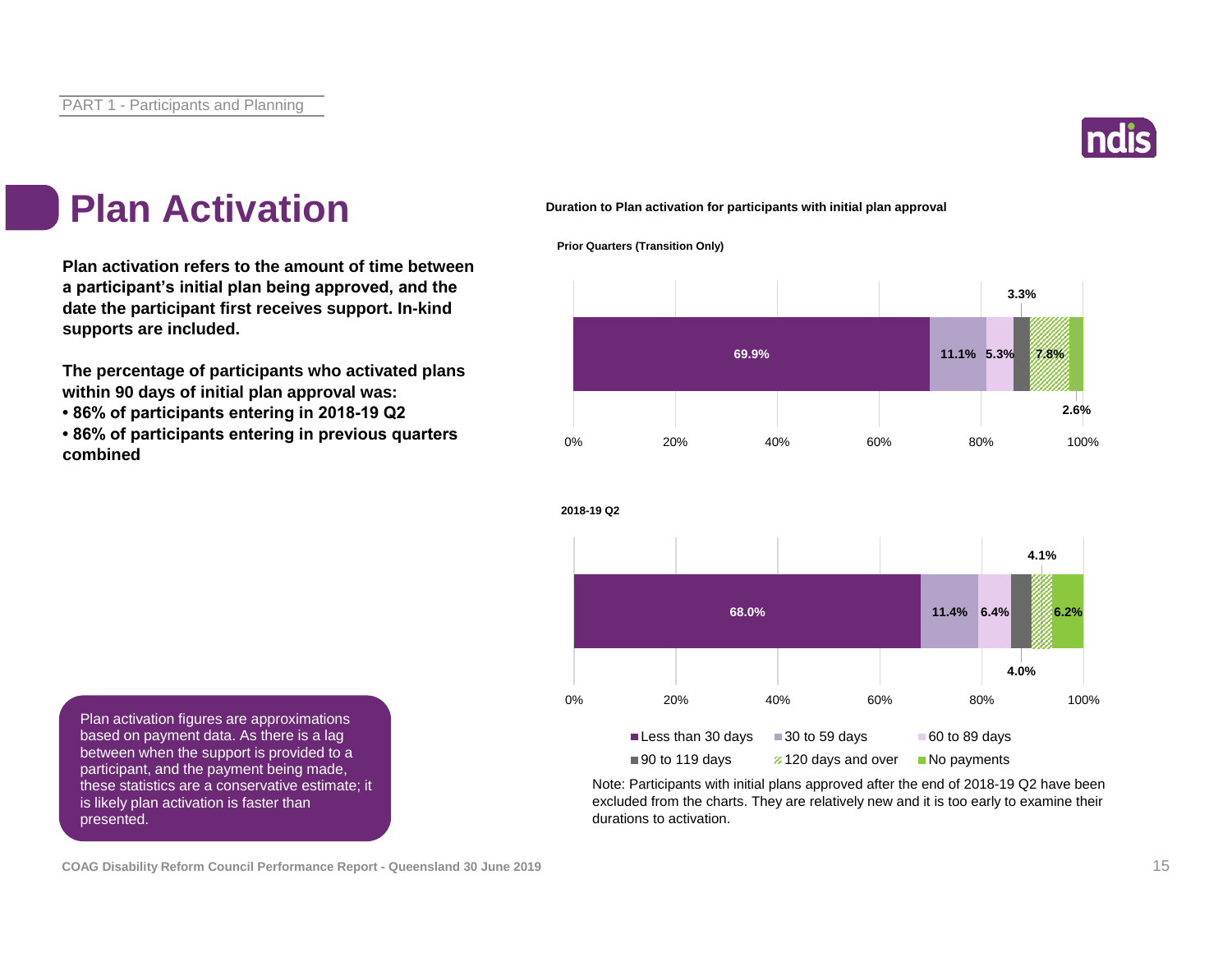

#### **Participant Outcomes**

**This information on participant outcomes has been collected from 99.7% of participants who received their initial plan since 1 July 2016 (when they entered the scheme).**

**• 63% of participants aged 0 to before school are able to make friends outside of family/carers, compared to 60% of participants from school age to 14**

**• 48% of participants aged 0 to before school are engaged in age appropriate community, cultural or religious activities, compared to 31% - 40% for other age groups**

**• 57% of participants from school age to 14 attend school in a mainstream class, compared to 23% of participants aged 15 to 24**

**• 19% of participants aged 25 and over have a paid job, compared to 18% of participants aged 15 to 24**

**• 62% of participants aged 25 and over choose what they do every day, compared to 40% of participants aged 15 to 24**

#### **Selected key baseline indicators for participants**

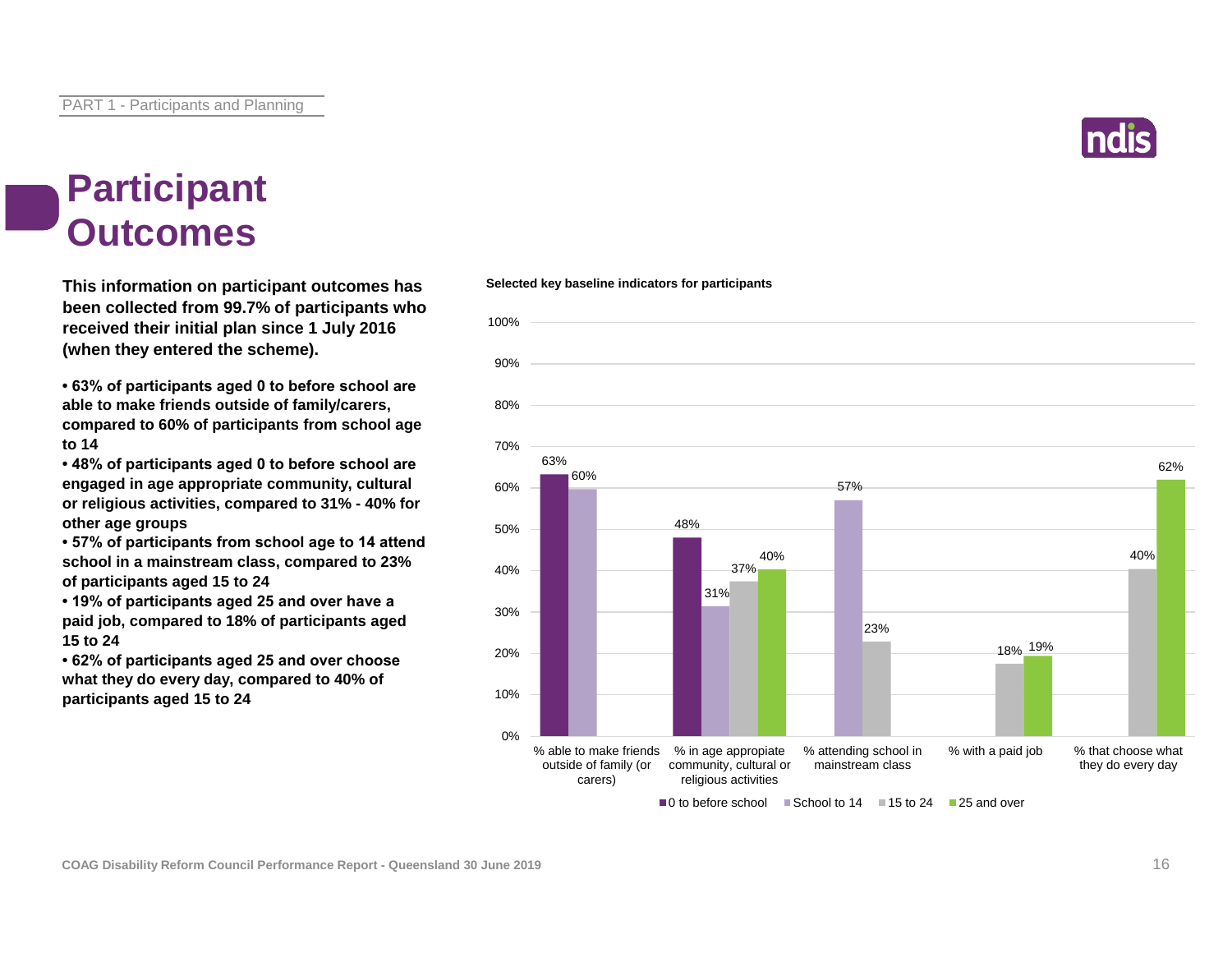

#### **Family/Carers Outcomes**

**The percentage of participants' families/carers when they entered the Scheme (baseline indicators):**

**• working in a paid job was highest for participants aged 15 to 24 (47%)**

**• able to advocate for their child/family member was highest for participants aged 0 to 14 (81%)**

**• who have friends and family they can see as often as they like was highest for participants aged 25 and over (45%)**

**• who feel in control selecting services was highest for participants aged 15 to 24 (45%)**

**• who support/plan for their family member through life stage transitions was highest for participants aged 0 to 14 (87%)**





 $\blacksquare$ 0 to 14  $\blacksquare$  15 to 24  $\blacksquare$  25 and over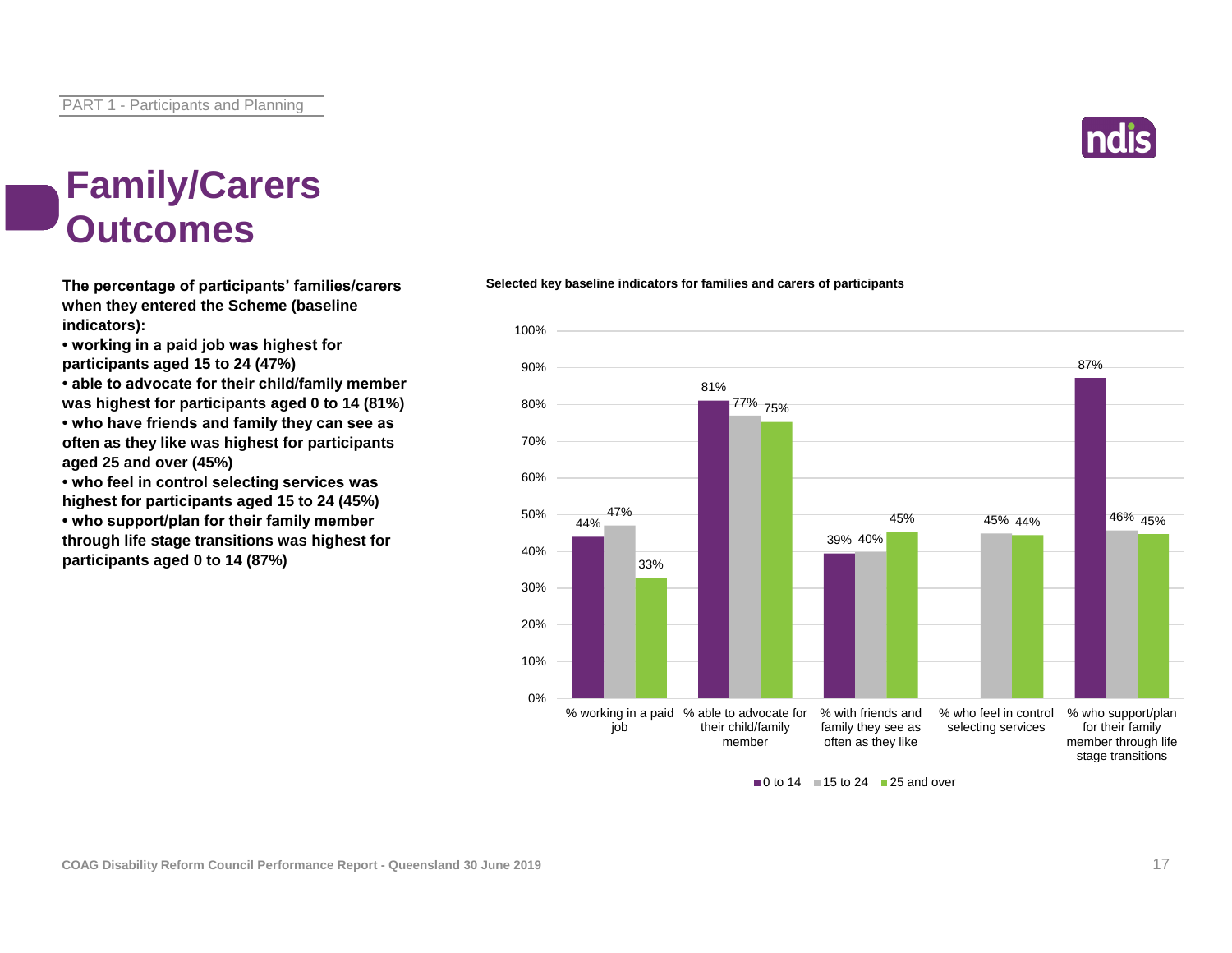

**This data reflects participants' perceptions on whether engagement with the NDIS has helped them.**

**The NDIA asked the question 'Has the NDIS helped?' to individuals who entered the Scheme between 1 July 2016 and 30 June 2017, after their first year participating in the Scheme and again at the end of their second year of the Scheme.**

**Participant perceptions in general improve from year one to year two of participation in the NDIS, with the exception of the Work domain. The greatest improvements were demonstrated in the experience of individuals in the '0 to before school' bracket, especially regarding social, community and civic participation.**

#### **"Has the NDIS helped?" questions for participants**









25 and over



■ Year 1 ■ Year 2

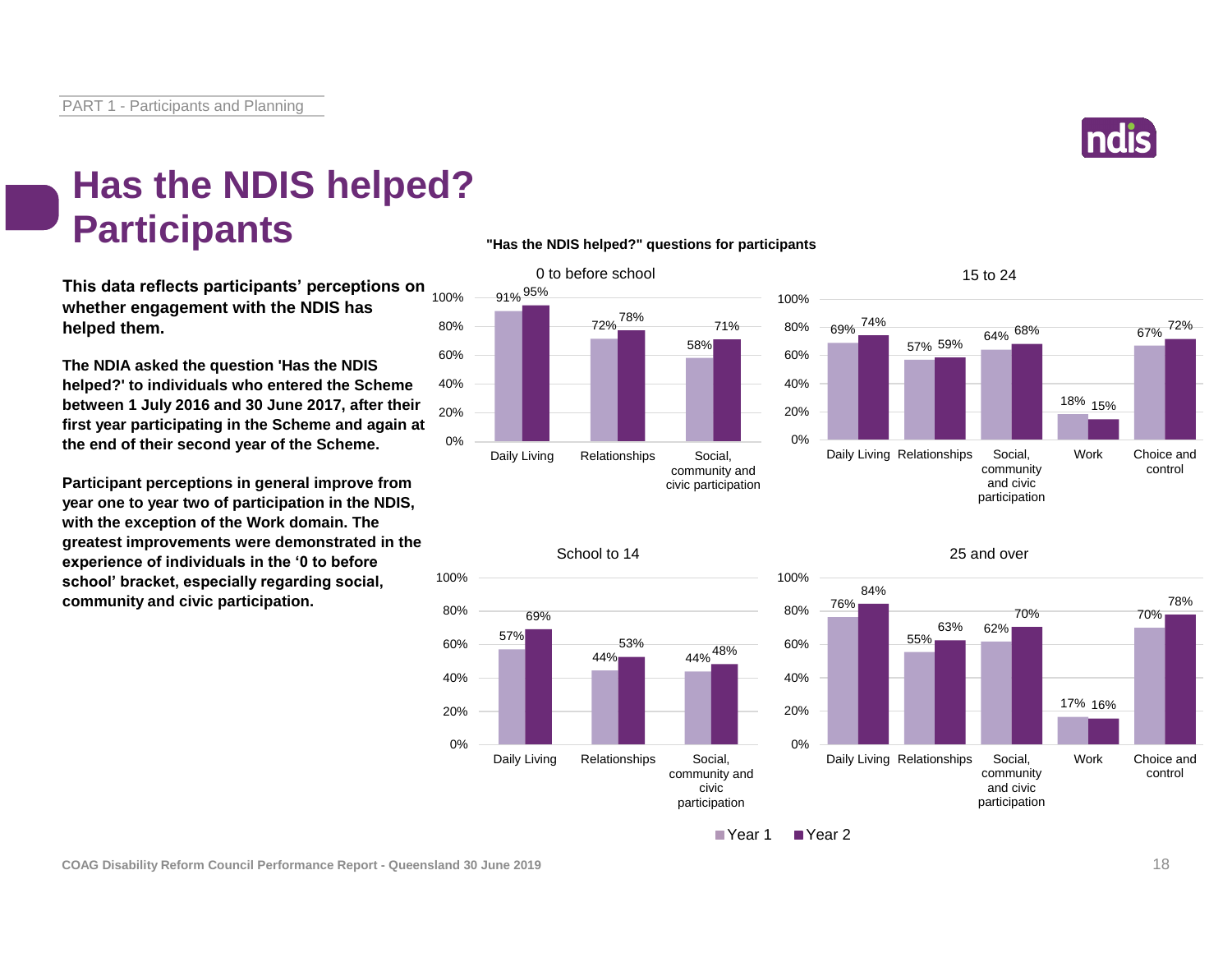

### **Has the NDIS helped? Family/Carers**

**This data reflects families and carers' perceptions on whether engagement with the NDIS has helped them.**

**The NDIA asked the question 'Has the NDIS helped?' to families and carers of individuals who entered the Scheme between 1 July 2016 and 30 June 2017, after their first year participating in the Scheme and again at the end of their second year of the Scheme.**

**In general, family and carers' perception of whether the NDIS has helped improved from year one to year two.**



#### **"Has the NDIS helped?" questions for families and carers of participants**



Year 1 Year 2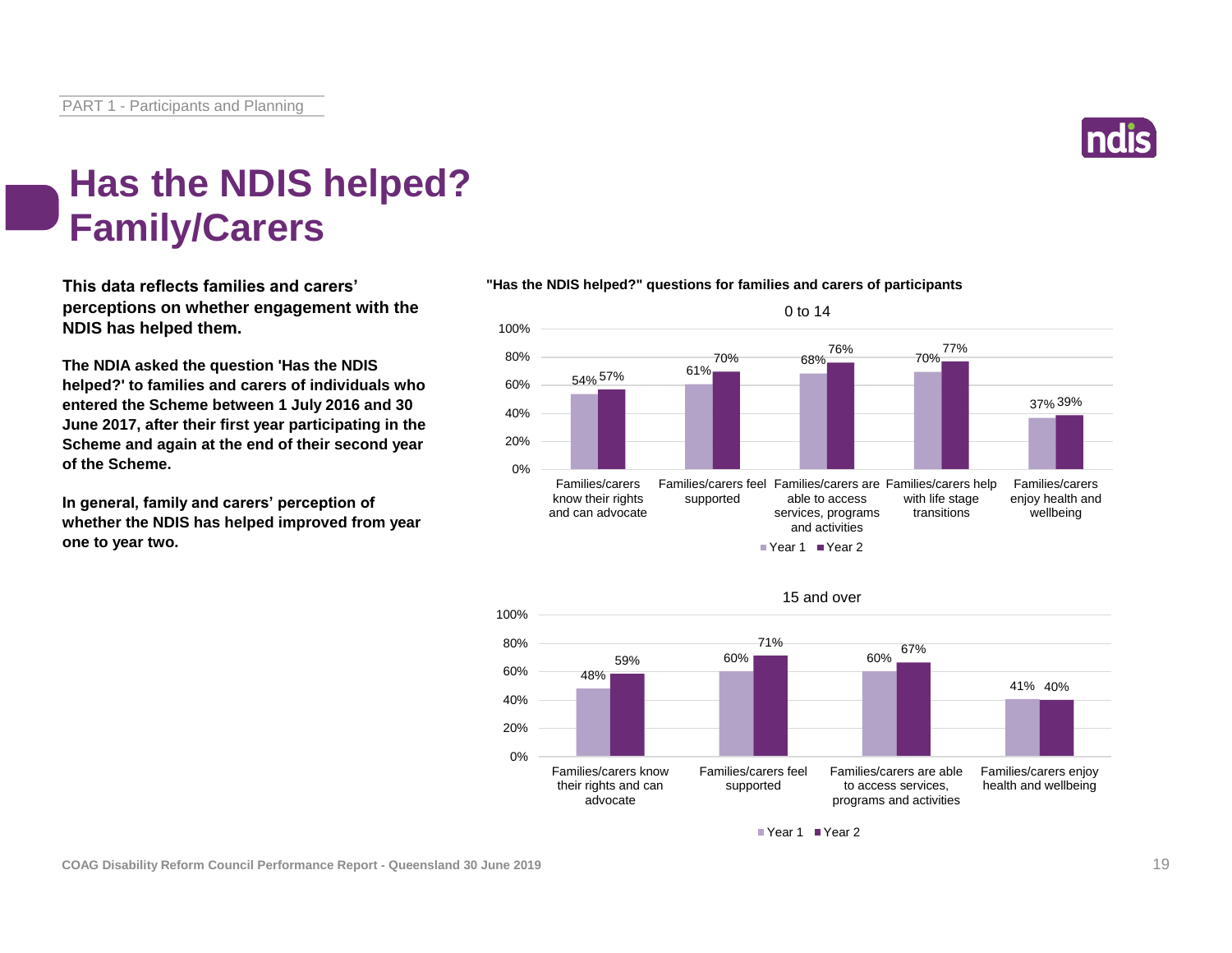

### **Participants in Work**

**The NDIA is acutely aware of the benefits that employment brings to participants and tracks employment outcomes to see whether the NDIS has helped participants to find paid work.**

**Baseline measures on employment are collected as a participant enters the Scheme, after their first year and again at the end of their second year of the Scheme. This data relates to participants who entered the Scheme between 1 July 2016 and 30 June 2017.**

**The percentage of participants in paid work increased this quarter from 17% to 25% for those aged 15 to 24 and increased from 20% baseline to 21% for those aged 25 and over. Overall, the percentage of participants in employment increased from 20% to 22%.**

**NDIS participants in paid employment, by age group.**

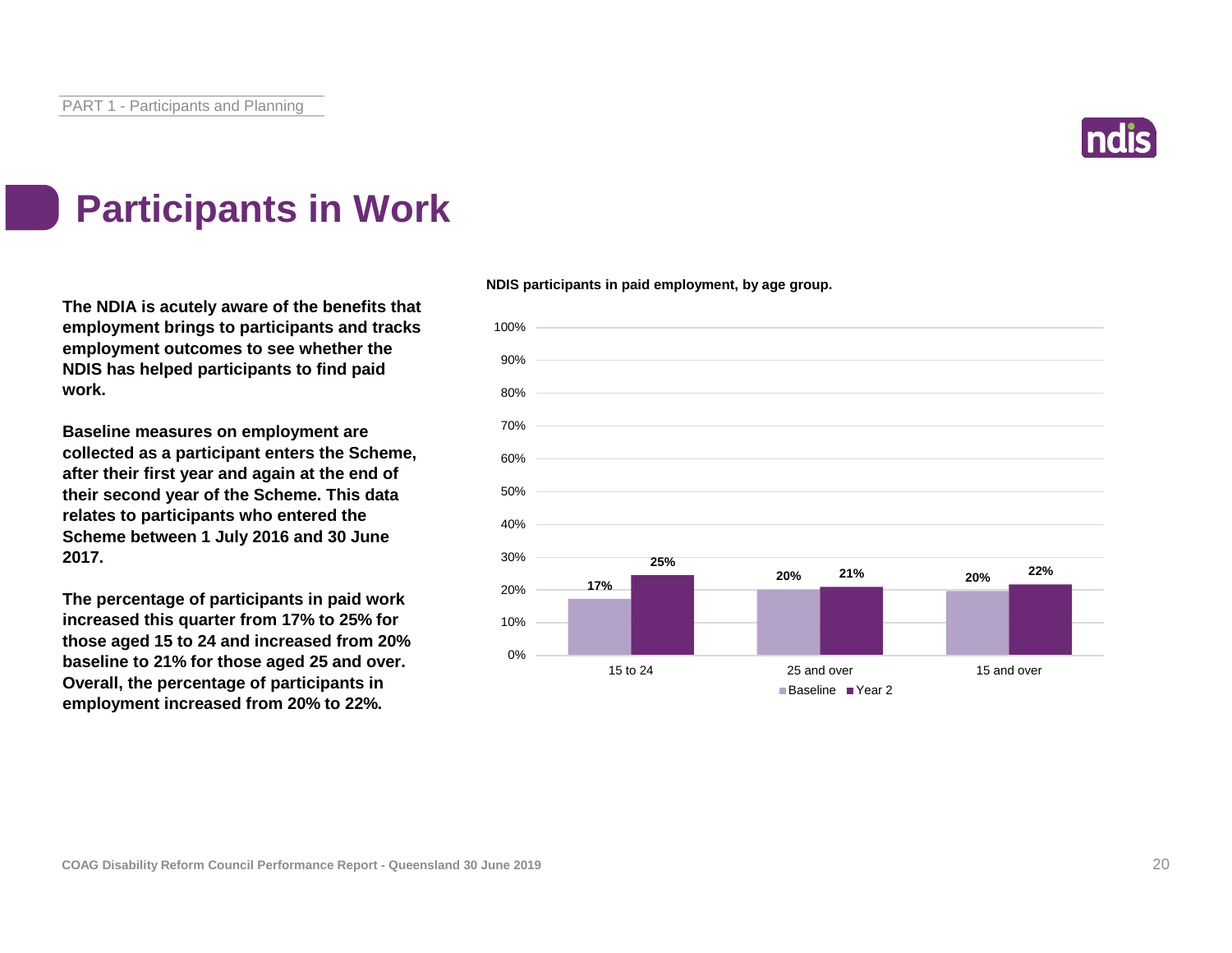

### **Participants involved in community and social activities**

**The number of participants engaging in community and social activities is one of the key measures for ensuring quality experiences and outcomes for participants.**

**For participants who entered the Scheme between 1 July 2016 and 30 June 2017, levels of engagement in community and social activity are being tracked to see whether the NDIS has helped them to increase their participation.**

**Across all age groups, there was considerable increase in the percentage of participants engaged in community and social activities this quarter. The growth was most prevalent for the 15 to 24 age group, which saw an increase from 33% to 46%.**

**NDIS Participants participating in social activities in their community, by age group.**

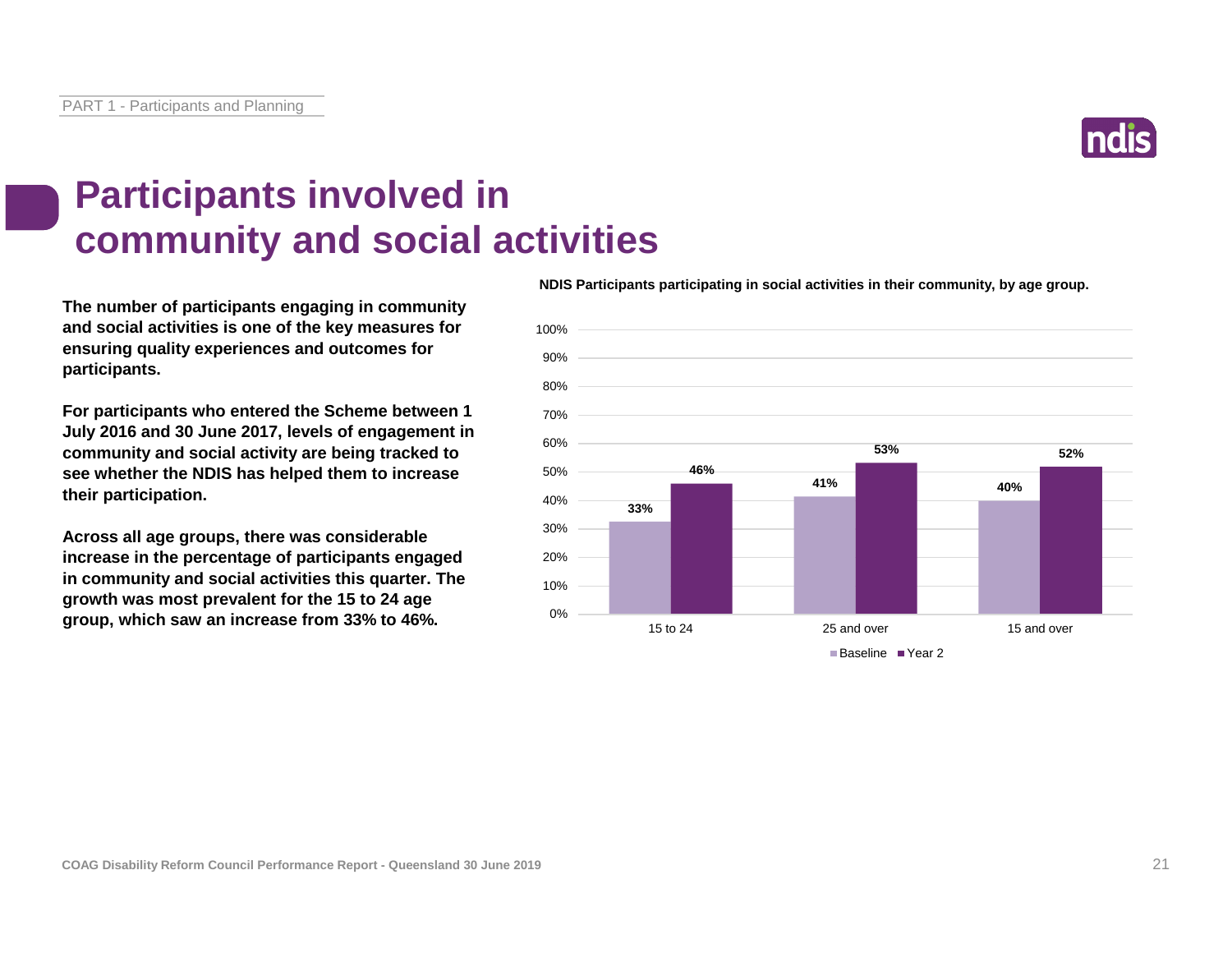

### **Participant Satisfaction**

**90% of participants rated their satisfaction with the Agency's planning process as either good or very good in the current quarter. This is consistent with the previous quarter.**

**Proportion of participants describing satisfaction with the Agency's planning process as good or very good - by quarter**

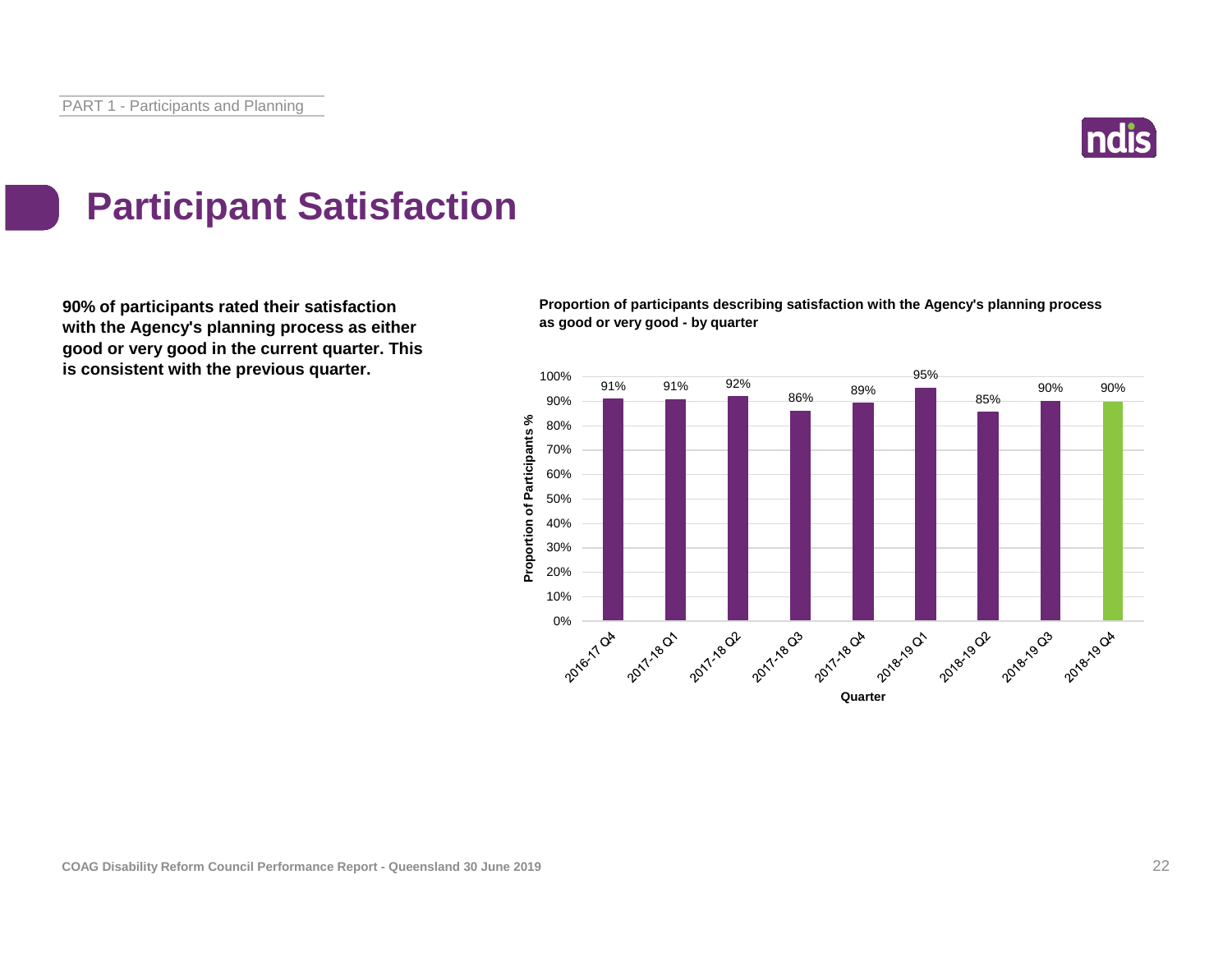

0% 20% 40% 60% 80% 100%

#### **Participant Satisfaction - New Survey Method**

**A new participant satisfaction survey has been developed to better record the experience of NDIS participants and their families and carers at different stages of the participant pathway.**

**It began roll-out on 1 September 2018 and will become the primary tool for analysing participant experience. The new survey is designed to gather data at the four primary stages of the participant pathway:**

- **Access**
- **Pre-planning**
- **Planning**
- **Plan Review**

Generally, there have been improvements in participant satisfaction at each stage of the pathway in this quarter, except for the Planning stage. There is still work required to improve participant understanding of the NDIS process and what happens next for individuals at each stage of the process.







 $\blacksquare$  As at 31 March 2019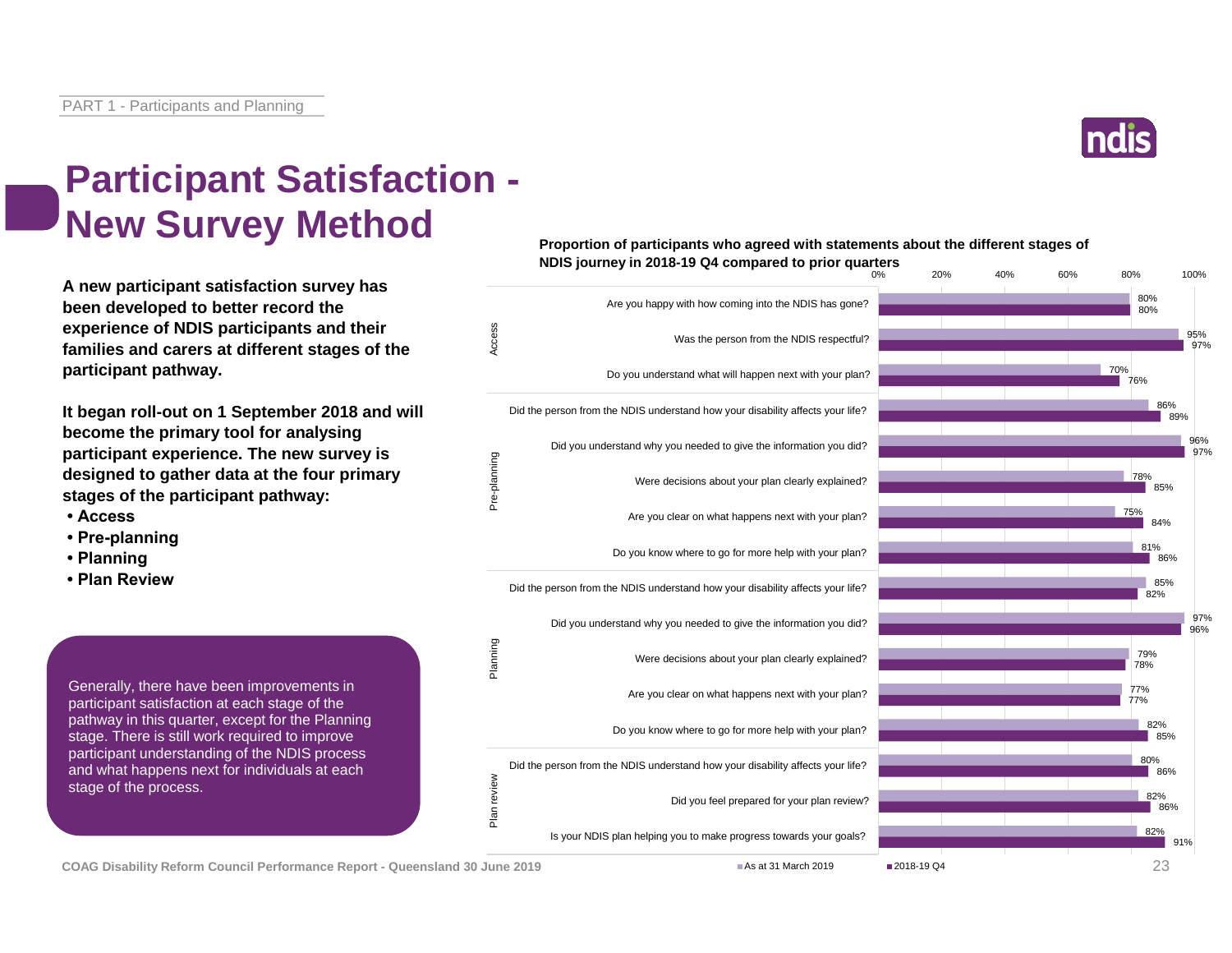### **Committed Supports and Payments**

Both committed and paid supports to participants are increasing in line with the growing scheme.

Of the \$3.4 billion that has been committed in participant plans, \$2.0 billion has been paid to date.



**Queensland - 30 June 2019**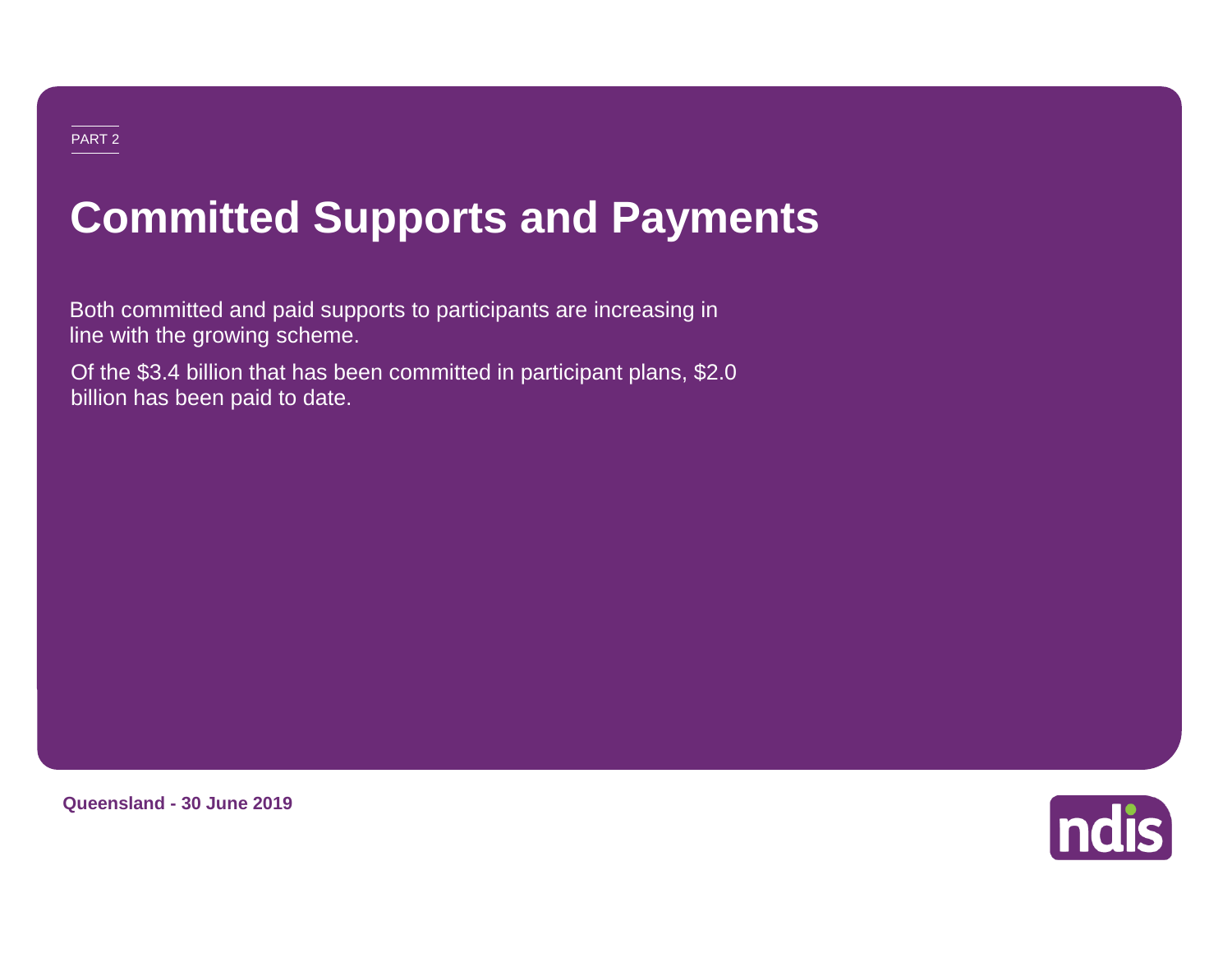

### **Summary**

**This section presents information on the amount committed in plans and payments to service providers and participants.**

#### **Key Statistics**

SUMMARY OF PAYMENTS FOR SUPPORTS PROVIDED BY FINANCIAL YEAR SINCE THE NDIS WAS LAUNCHED : 2015-16: \$0.3M 2016-17: \$111.3M 2017-18: \$496.2M 2018-19: \$1,403.1M.

PERCENTAGE OF COMMITTED SUPPORTS UTILISATION BY FINANCIAL YEAR: 2015-16: 32% 2016-17: 56% 2017-18: 63%

UTILISATION OF COMMITTED SUPPORTS IN 2018-19 IS STILL EMERGING.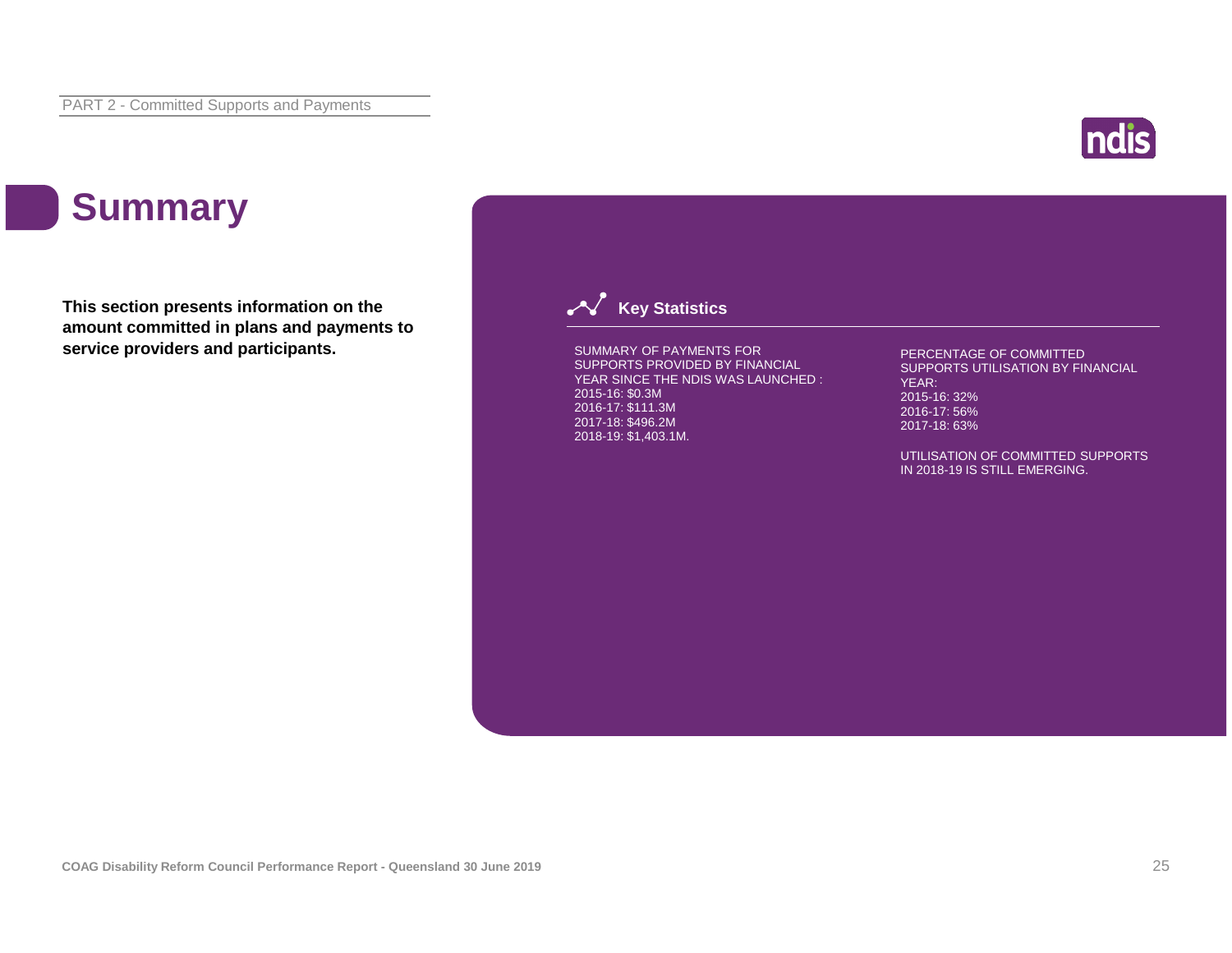

### **Committed Supports and Payments**

**This data shows the committed supports by the year they are expected to be provided, in comparison to the committed supports that have been paid.**

**Of the \$3.4 billion that has been committed in participant plans, \$2.0 billion has been paid to date.**

**Summary of committed supports paid in financial years since the NDIS launched: 2015-16: \$0.3m 2016-17: \$111.3m 2017-18: \$496.2m 2018-19: \$1,403.1m**

**Committed and paid by expected support year**

| <b>\$Million</b> |     | 2013-14   2014-15   2015-16   2016-17   2017-18 |       |       | 2018-19 | Total   |
|------------------|-----|-------------------------------------------------|-------|-------|---------|---------|
| Total committed  | N/A | N/A                                             | 198.  | 789.1 | 2.424.0 | 3.412.2 |
| `Total paid      | N/A | N/A                                             | 111.3 | 496.2 | .403.1  | 2.011.0 |

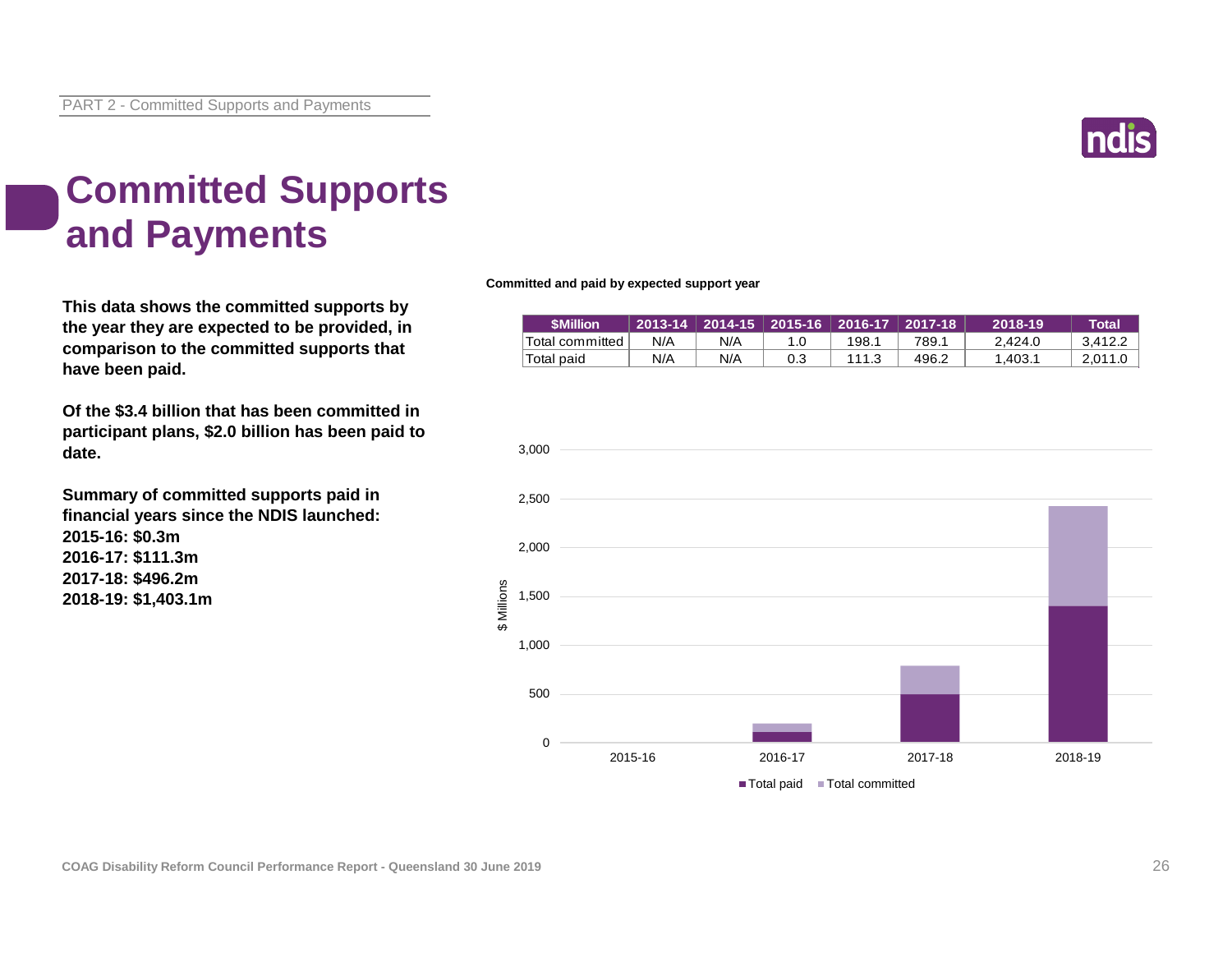

### **Committed Supports by Cost Band**

**This quarter, the change in the distribution of average annualised committed supports was driven by the indexation of plans to reflect 2019- 20 price changes which was applied on 30 June 2019. This is the case whether Supported Independent Living (SIL) supports are included or excluded in the figures.**



**Distribution of average annualised committed supports by cost band (including SIL)** 

#### **Distribution of average annualised committed supports by cost band (excluding SIL)**



As at Q3 2018-19  $\blacksquare$  As at Q4 2018-19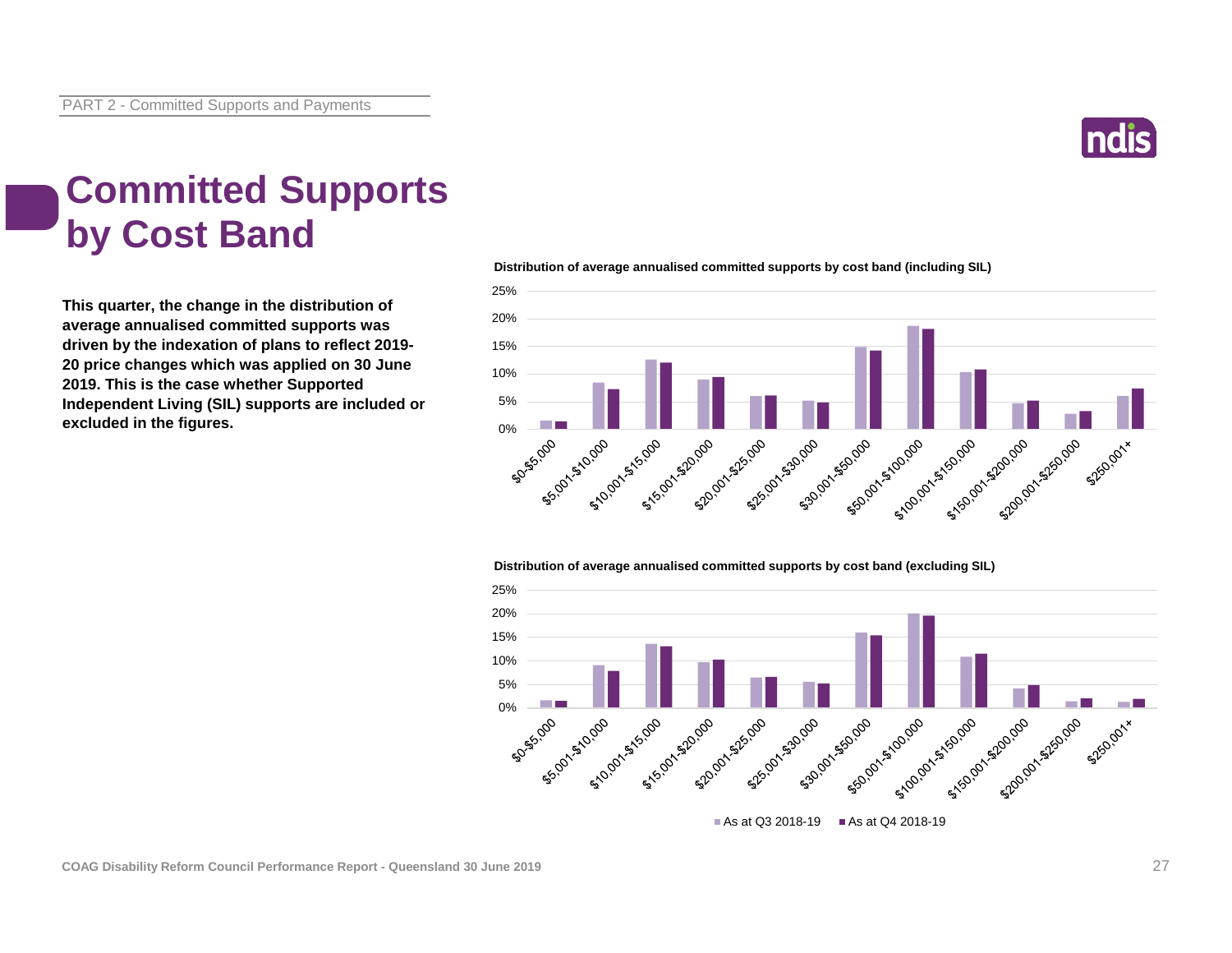

### **Committed Supports by Age Band**

**This quarter, supports have increased at each age group compared with prior quarters. This increase was driven by indexation of plans to reflect 2019-20 price changes which was applied on 30 June 2019.** 

**Average annualised committed supports increase steeply between participants 0-6 through to age 34, stabilising to age 55 and reducing in participants of older years.**

#### **Average annualised committed supports by age band**



Note: The age eligibility requirements for the NDIS are based on the age as at the access request date. Participants with their initial plan approved aged 65+ have turned 65 since their access request was received.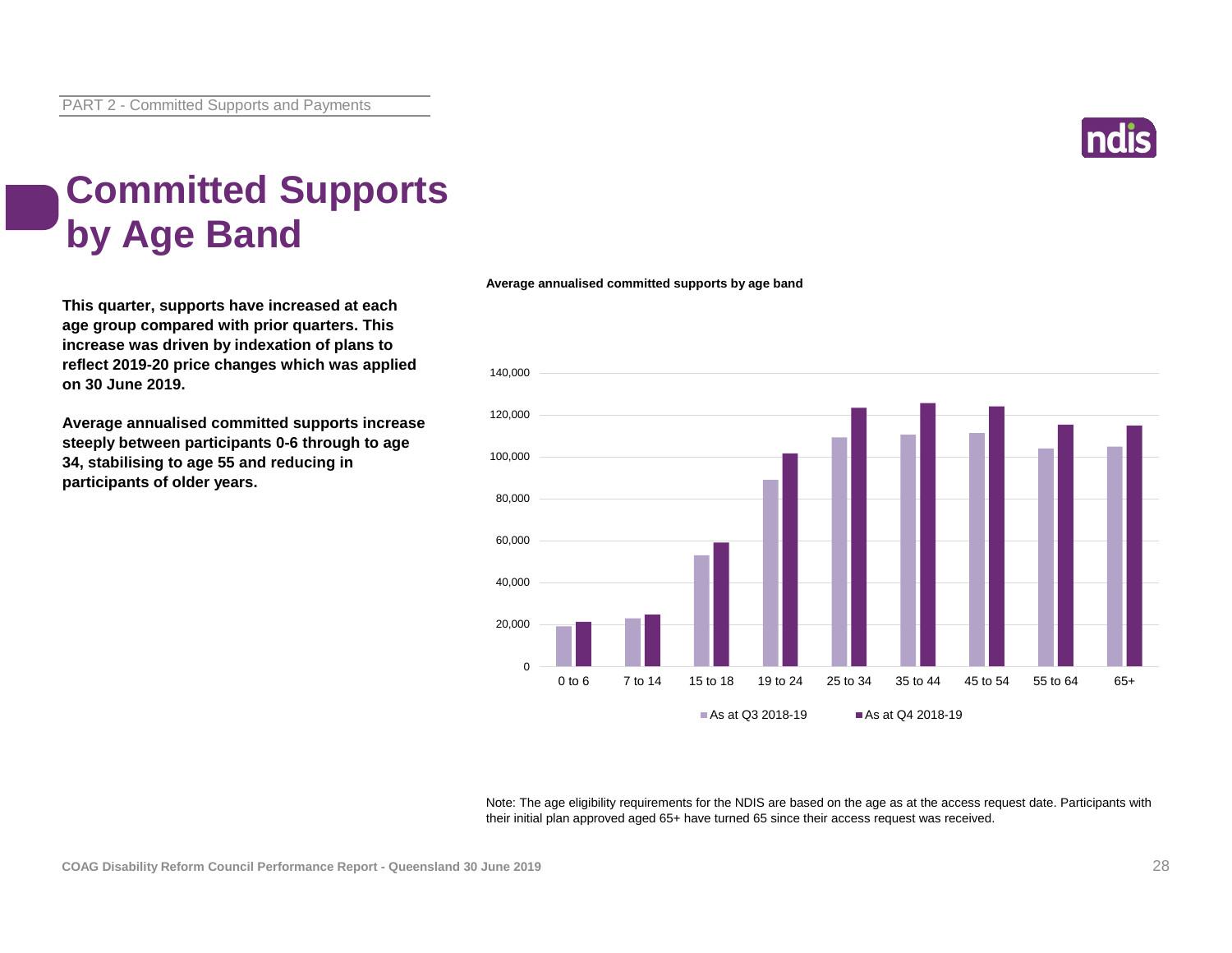

### **Committed Supports by Disability Group**

**The highest average annualised committed supports are for participants with Spinal Cord Injury, Acquired Brain Injury and Cerebral Palsy.**



#### **Average annualised committed supports by primary disability group**

**COAG Disability Reform Council Performance Report - Queensland 30 June 2019** 29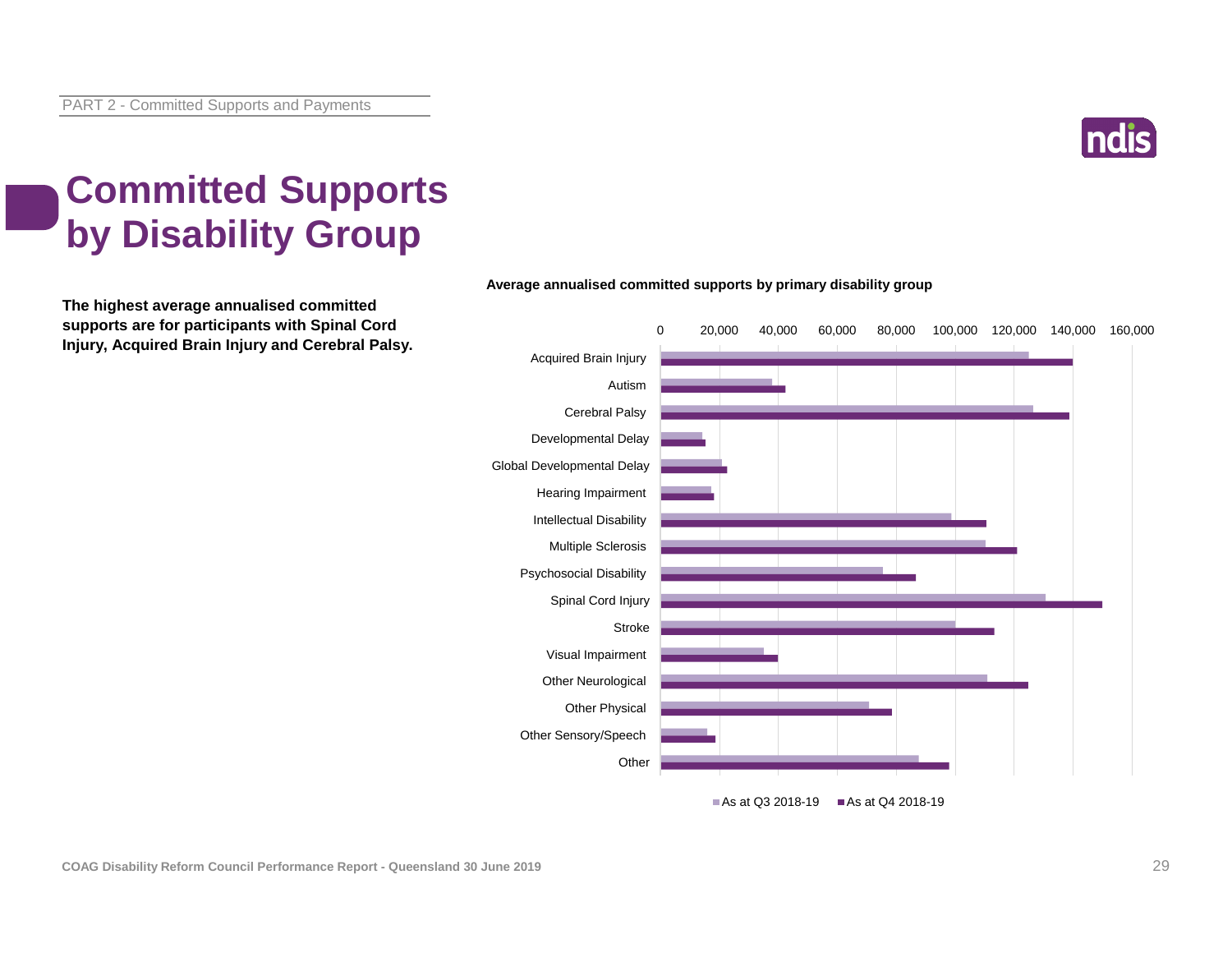

### **Committed Supports by Level of Function**

**The average annualised committed supports generally increase among participants with higher needs.**



**Average annualised committed supports by level of function**

Note: High, medium and low function is relative within the NDIS population and not comparable to the general population.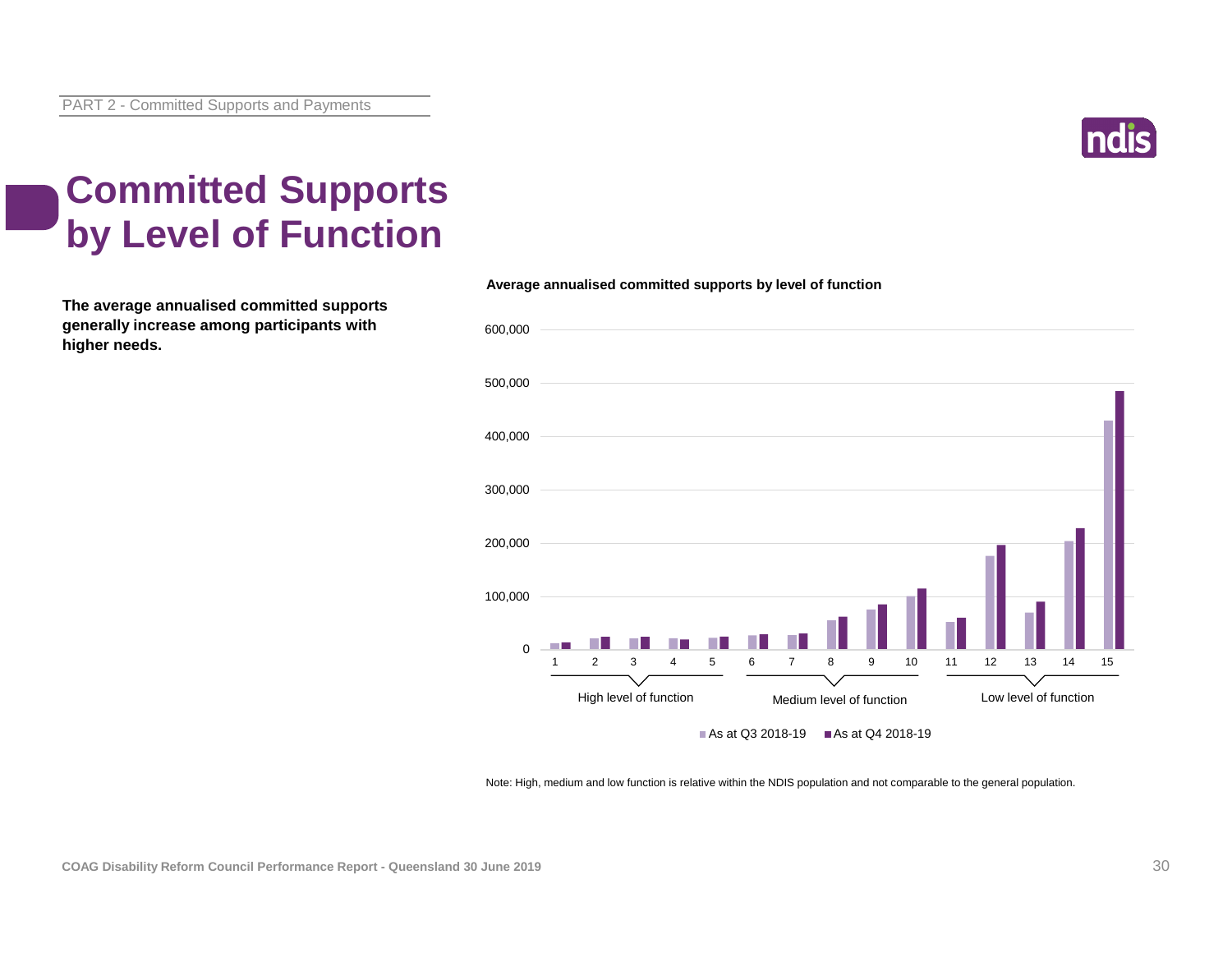

### **Utilisation of Committed Supports**

**This data demonstrates the utilisation of committed supports by the year they were expected to be provided as at 31 March 2019 and 30 June 2019.** 

**As there is a lag between when support is provided and when it is paid, the utilisation in 2018-19 will increase.**

**Experience shows that participants utilise less of their first plan, compared with their second and subsequent plans, as it takes time to familiarise with the NDIS and decide which supports to use.** 

**Utilisation has increased in each of the first three support years, and will continue to increase for 2018-19 from its current level. This is to be expected given that more participants are now on a second or subsequent plan.**

#### **Utilisation of committed supports as at 31 March 2019 and 30 June 2019**

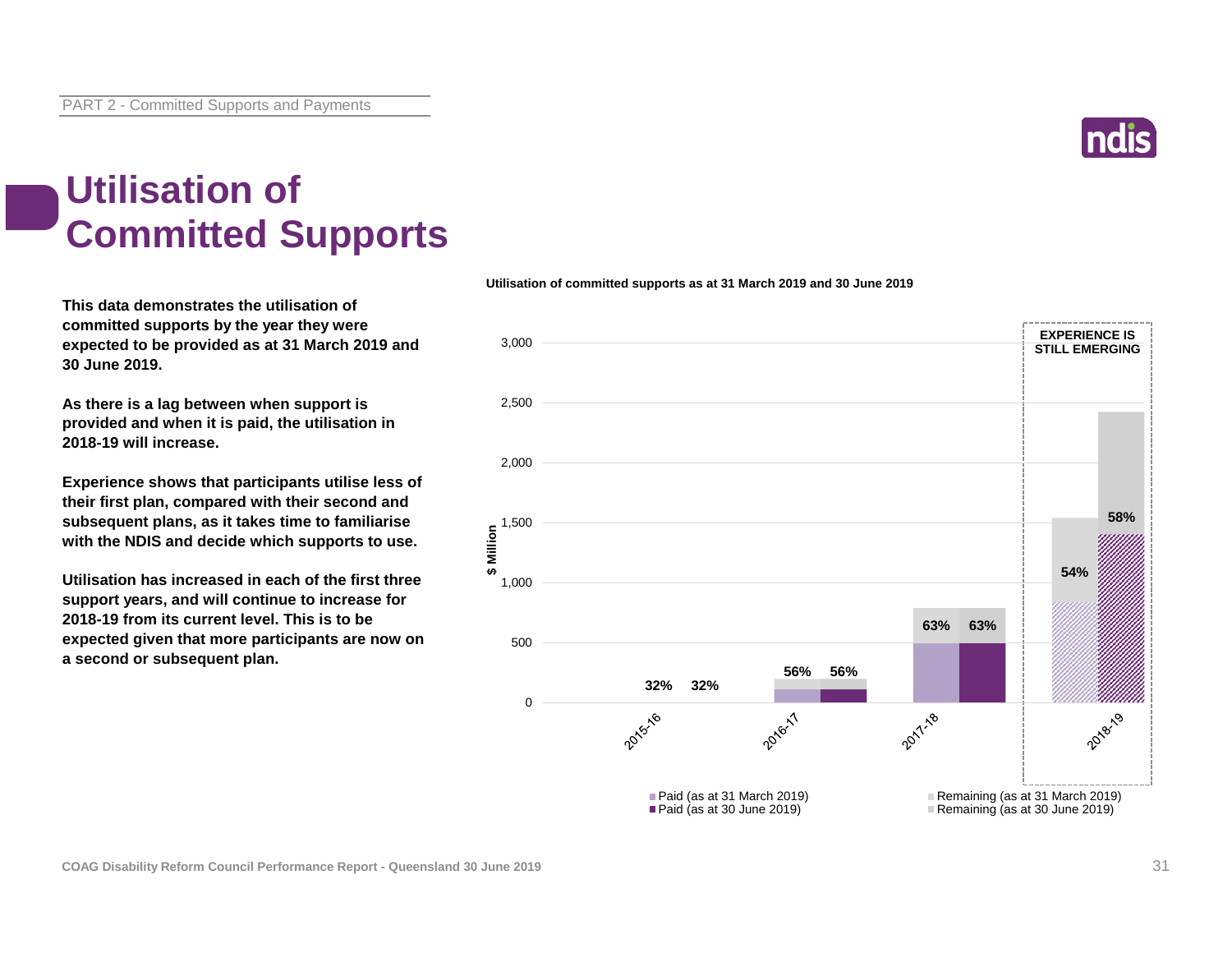#### PART 3

### **Providers and Markets**

The provider network grows in scale and diversity, increasing participants' access to high quality services.

There were a total of 5,964 providers at 30 June 2019, representing a 10% increase on last quarter. Of these, 45% were active.

**Queensland - 30 June 2019**

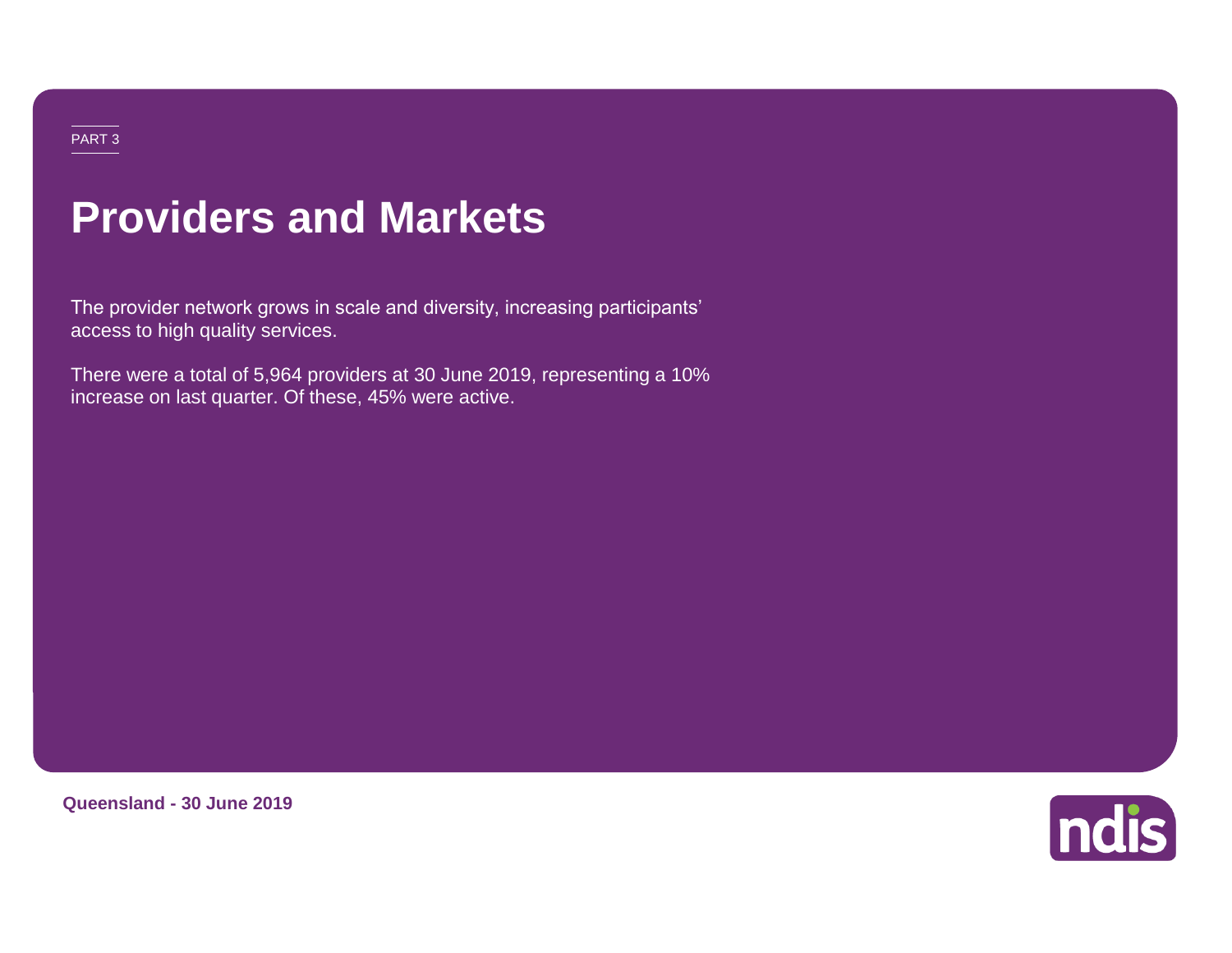### **Summary**

**This section contains information on registered service providers and the market, with key provider and market indicators presented.**

#### **Provider registration**

- **To provide supports to NDIS participants, a service provider is required to register and be approved by the NDIA.**
- **Providers register with the NDIA by submitting a registration request, indicating the types of support they are accredited to provide.**

#### **How providers interact with participants**

- **NDIS participants have the flexibility to choose the providers who support them.**
- **Providers are paid for disability supports and services provided to the participants.**

#### **Key Statistics**

#### APPROVED PROVIDERS, 45% OF WHICH WERE ACTIVE IN QUEENSLAND AT 30 JUNE 2019 **5,964 80-95% 41%**

#### OF PAYMENTS MADE BY THE

NDIA ARE

25% OF **PROVIDERS** 

RECEIVED BY

#### OF SERVICE PROVIDERS ARE

INDIVIDUALS/ SOLE TRADERS

#### THERAPEUTIC

SUPPORTS HAS THE HIGHEST NUMBER OF APPROVED SERVICE PROVIDERS, FOLLOWED BY HOUSEHOLD TASKS AND ASSISTANCE **WITH** TRAVEL/TRANSPORT ARRANGEMENTS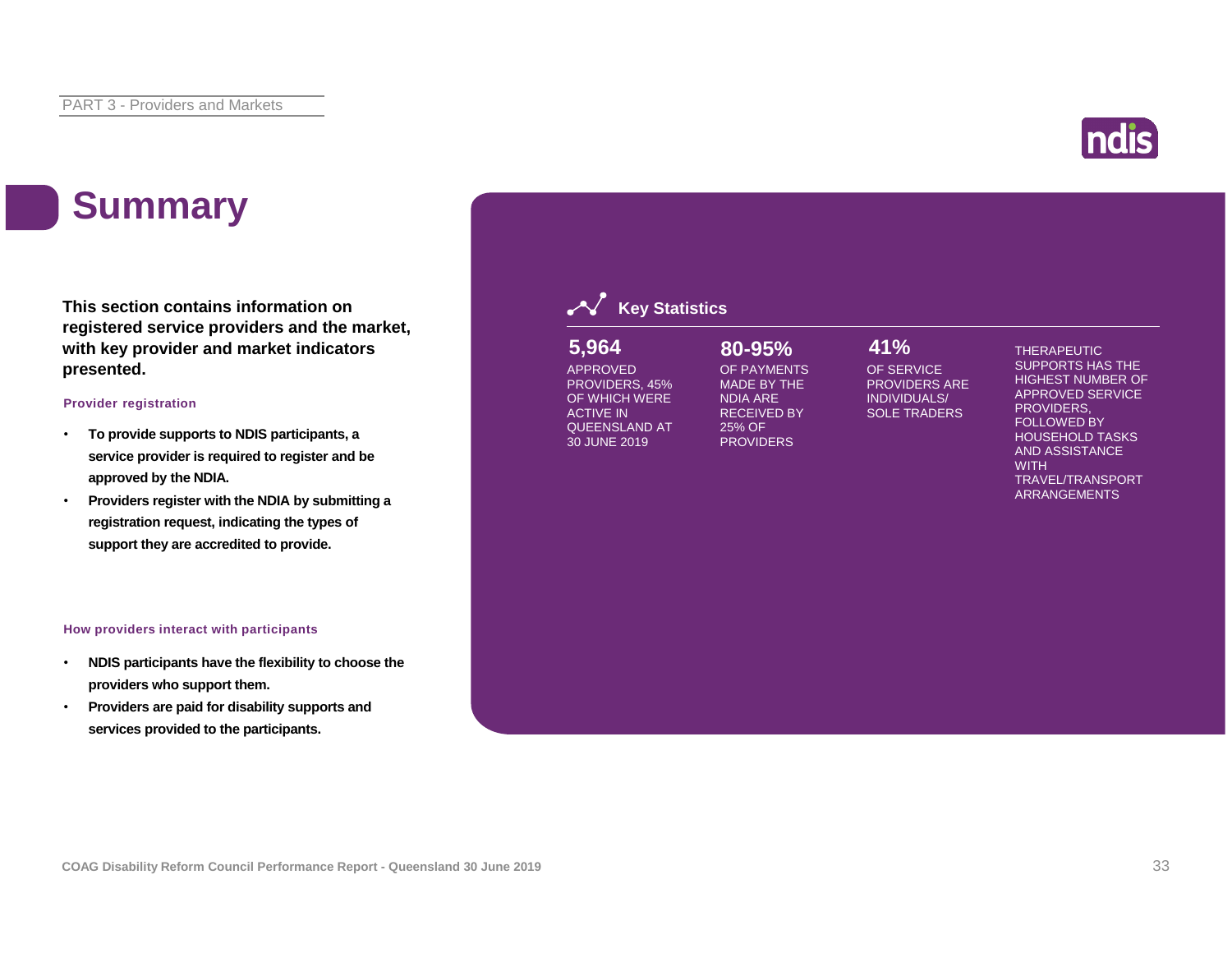

#### **Providers over time**

**As at 30 June 2019, there were 5,964 registered service providers, of which 2,421 were individual/sole trader operated businesses and 3,543 were companies or organisations.**



#### **Approved providers over time by type of provider**



41% of approved service providers are individuals/sole traders.

The number of approved service providers increased by 10% from 5,405 to 5,964 in the quarter.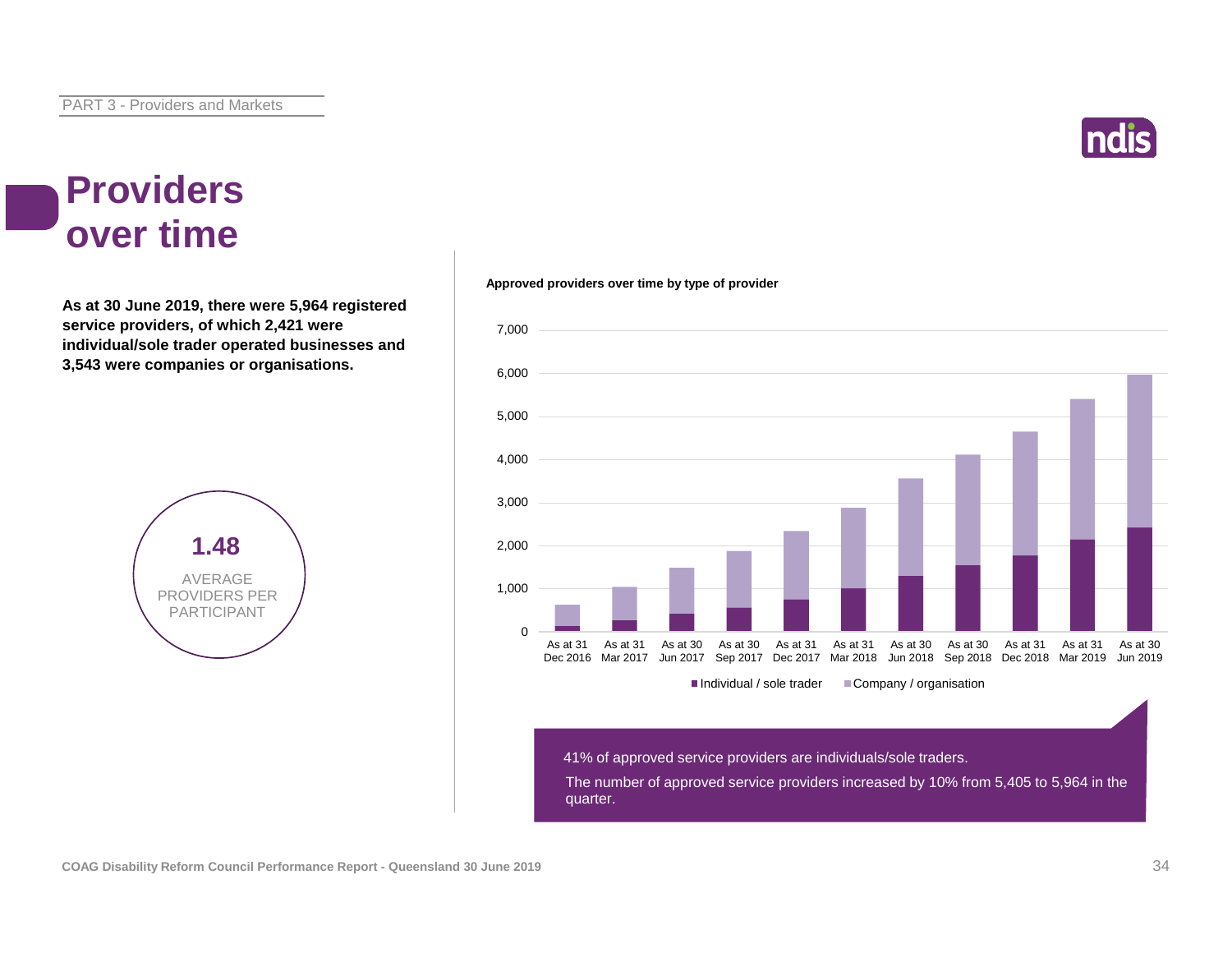

### **Proportion of Active Providers**

**As at 30 June 2019, 45% of providers were active and 55% were inactive.**

**Of the total providers, 932 began delivering new supports in the quarter.**





**Not yet active (55%)**

**COAG Disability Reform Council Performance Report - Queensland 30 June 2019** 35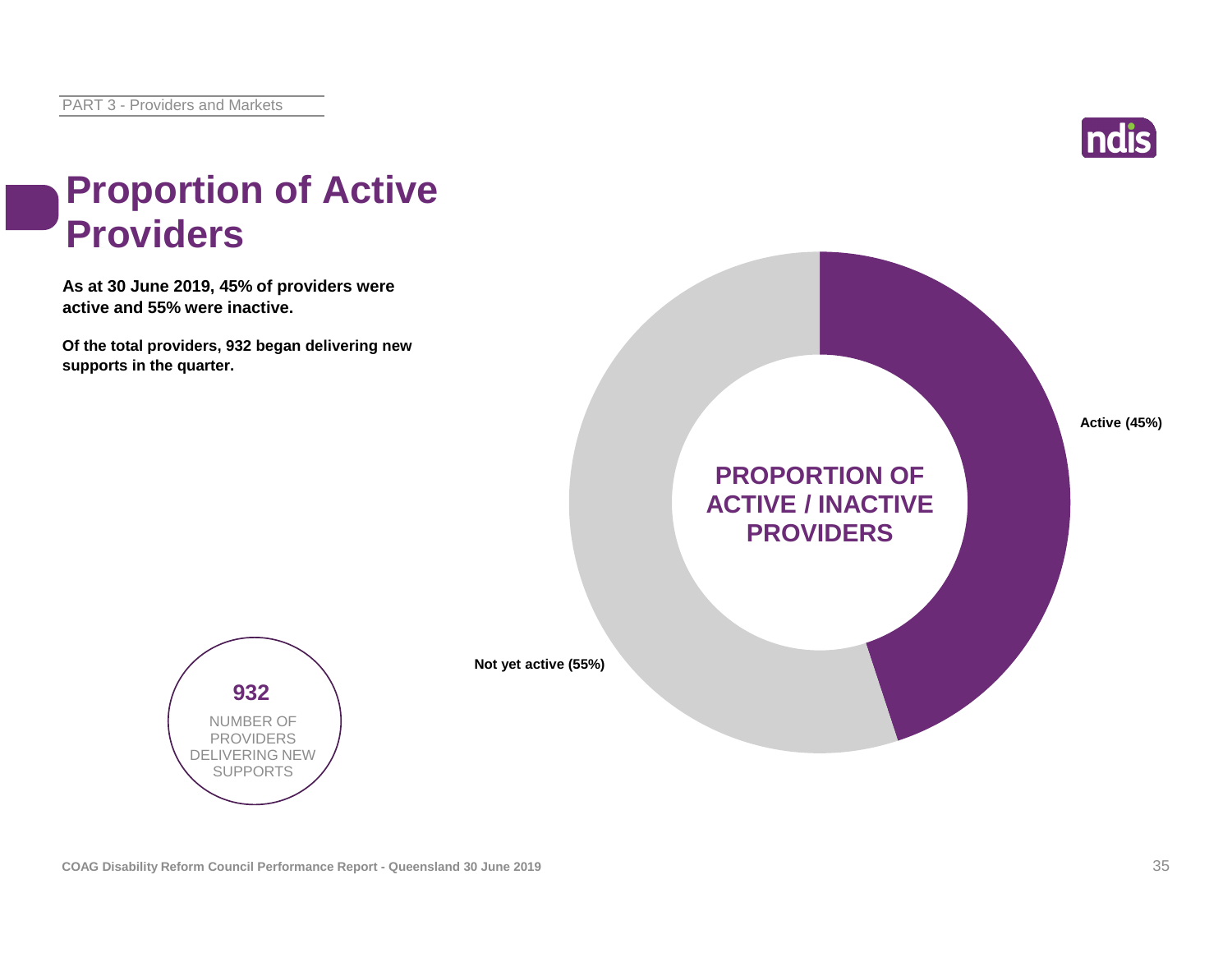

### **Approved Registration groups**

**increased for most registration groups over the quarter.**

**The registration groups with the largest numbers of approved providers continue to grow:**

**• Therapeutic Supports: from 1,816 to 1,991 (10% increase)**

**• Household Tasks: from 1,407 to 1,599 (14% increase)**

**• Assistance with travel/transport arrangements: from 1,012 to 1,115 (10% increase)**

**• Assistance products for personal care and safety: from 993 to 1,108 (12% increase)**

**• Early Intervention supports for early childhood: from 956 to 1,027 (7% increase)**

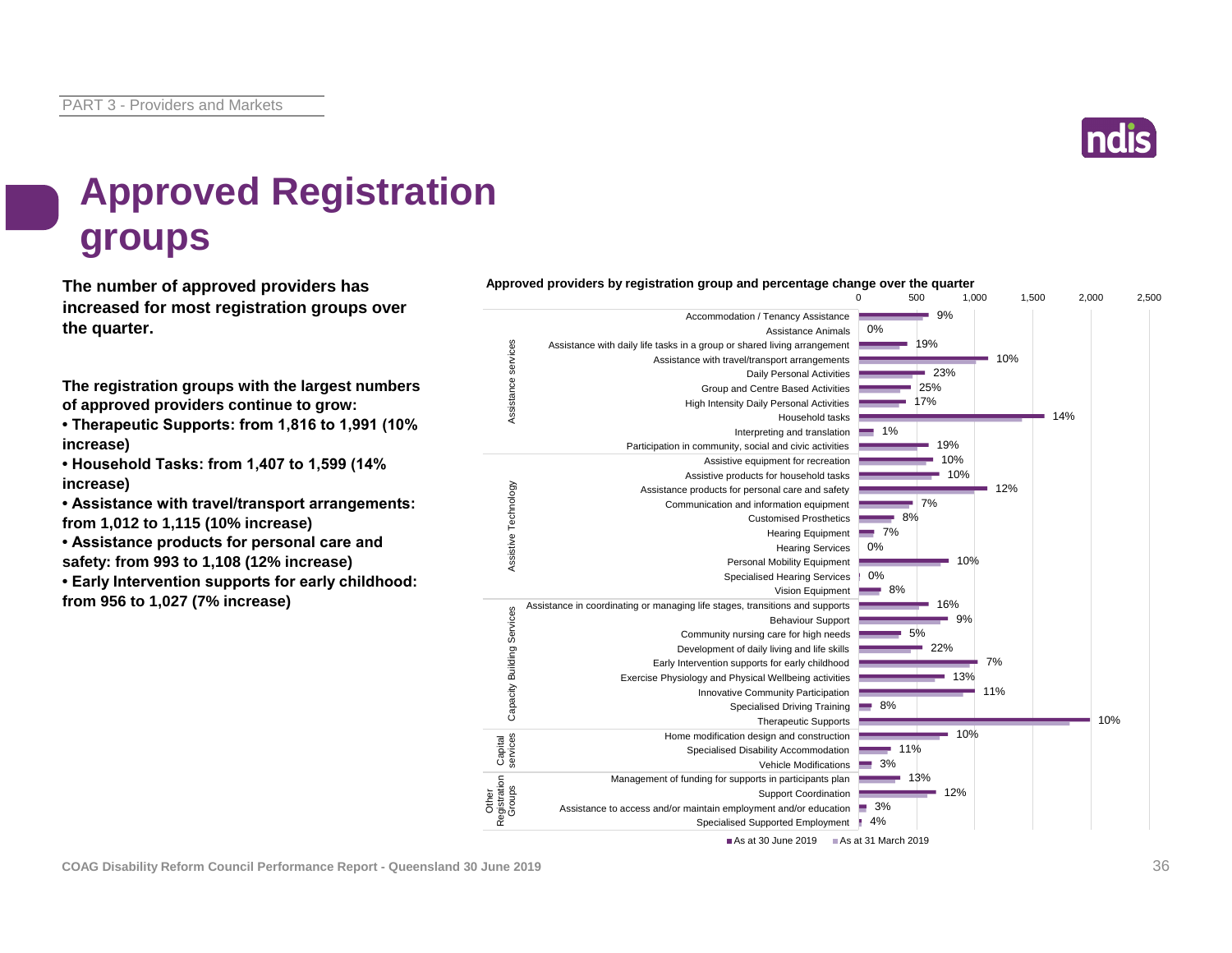

### **Active Registration groups**

**The number of active providers in each registration group has increased for most registration groups over the quarter.**

**The registration groups with the largest numbers of active providers continue to grow:**

**• Therapeutic Supports: from 952 to 1,114 (17% increase)**

**• Household tasks: from 479 to 583 (22% increase)**

**• Assistance products for personal care and safety: from 366 to 451 (23% increase)**

**• Participation in community, social and civic activities: from 370 to 406 (10% increase)**

**• Daily Personal Activities: from 339 to 386 (14% increase)**

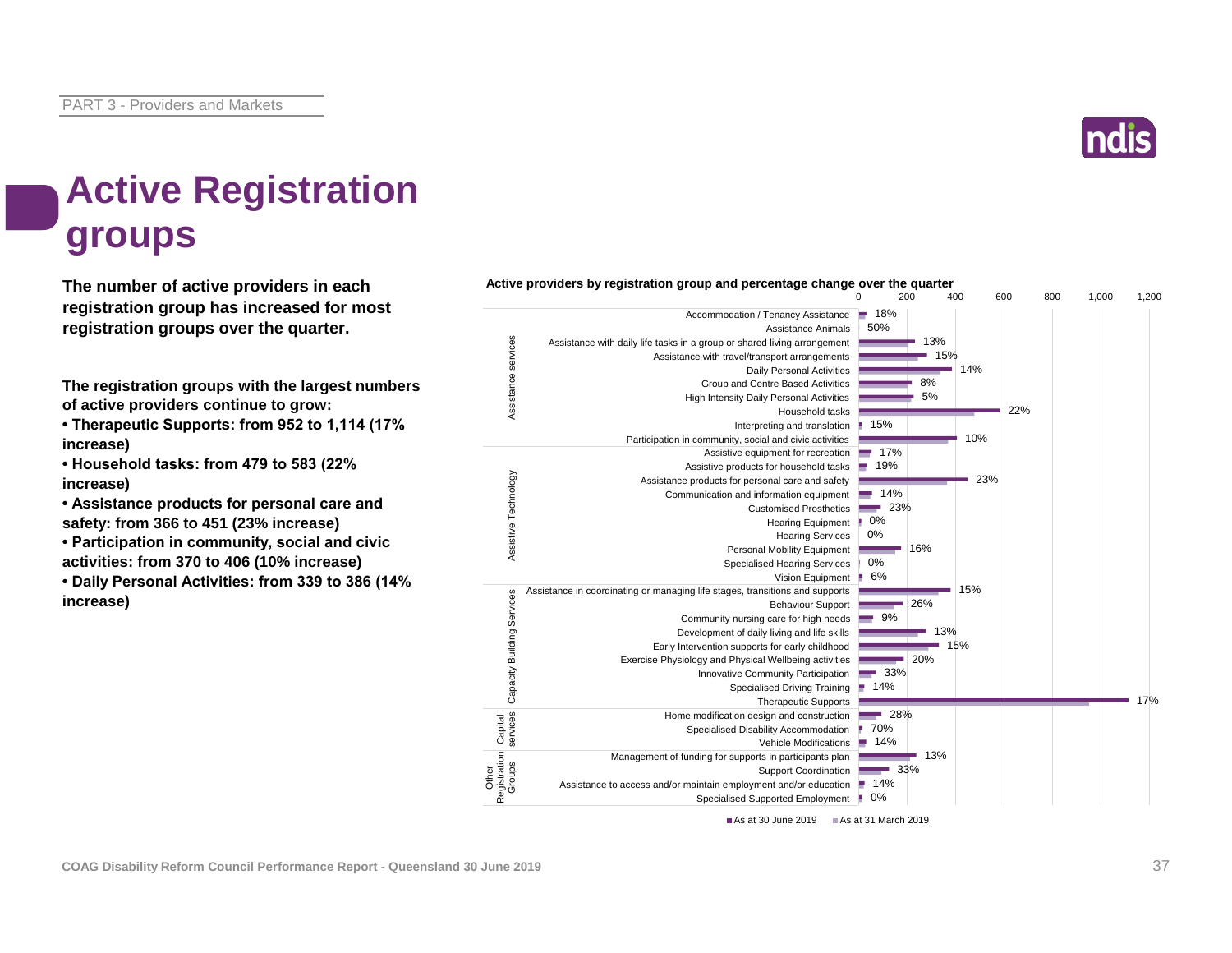

### **Market share of top providers**

**25% of service providers received 80-95% of Market share of the top 25% of providers by registration group. the dollars paid for major registration groups.**





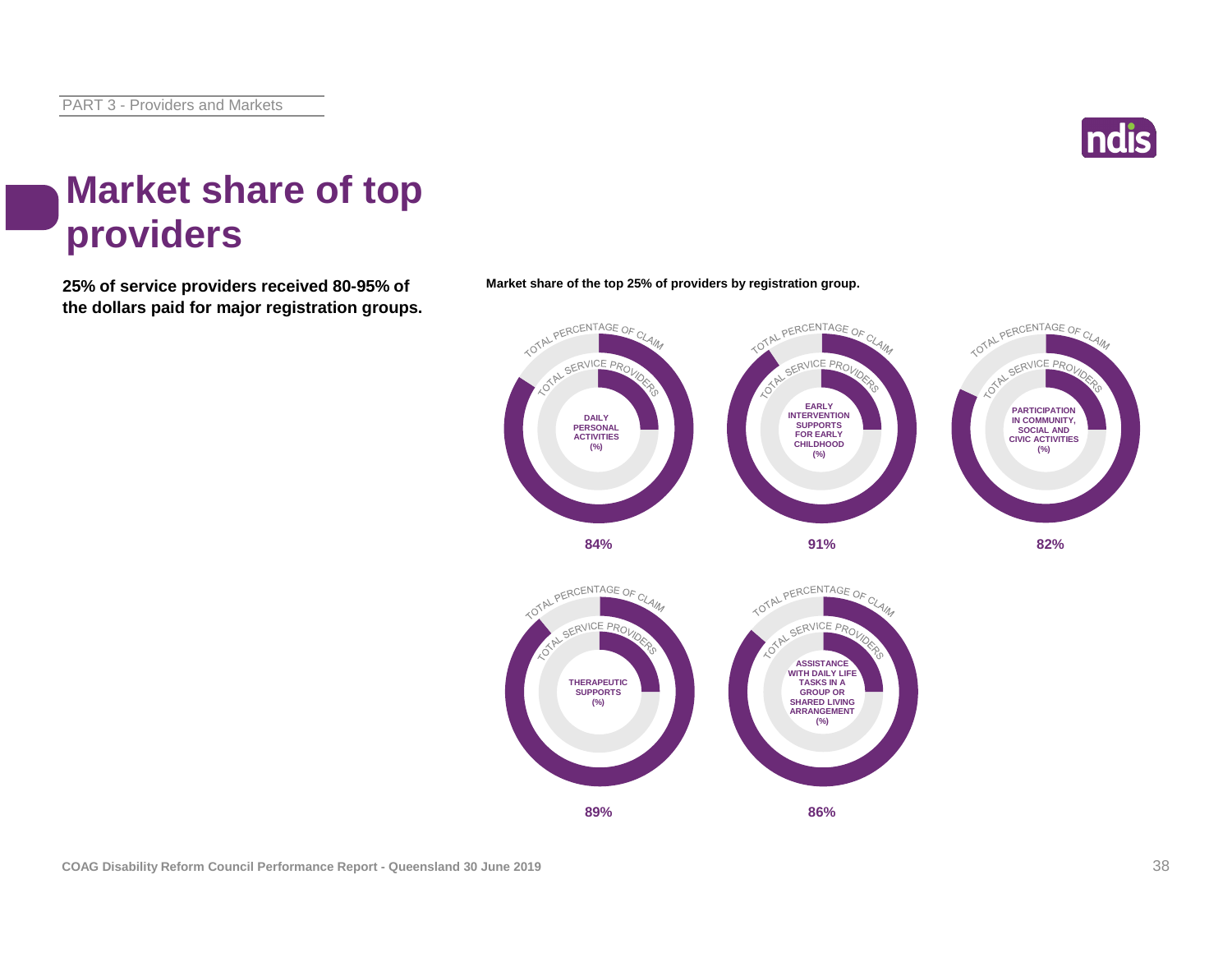### **Information, Linkages and Capacity Building**

Information, Linkages and Capacity Building was covered in the national version of the COAG Quarterly Performance Report.

**Queensland - 30 June 2019**

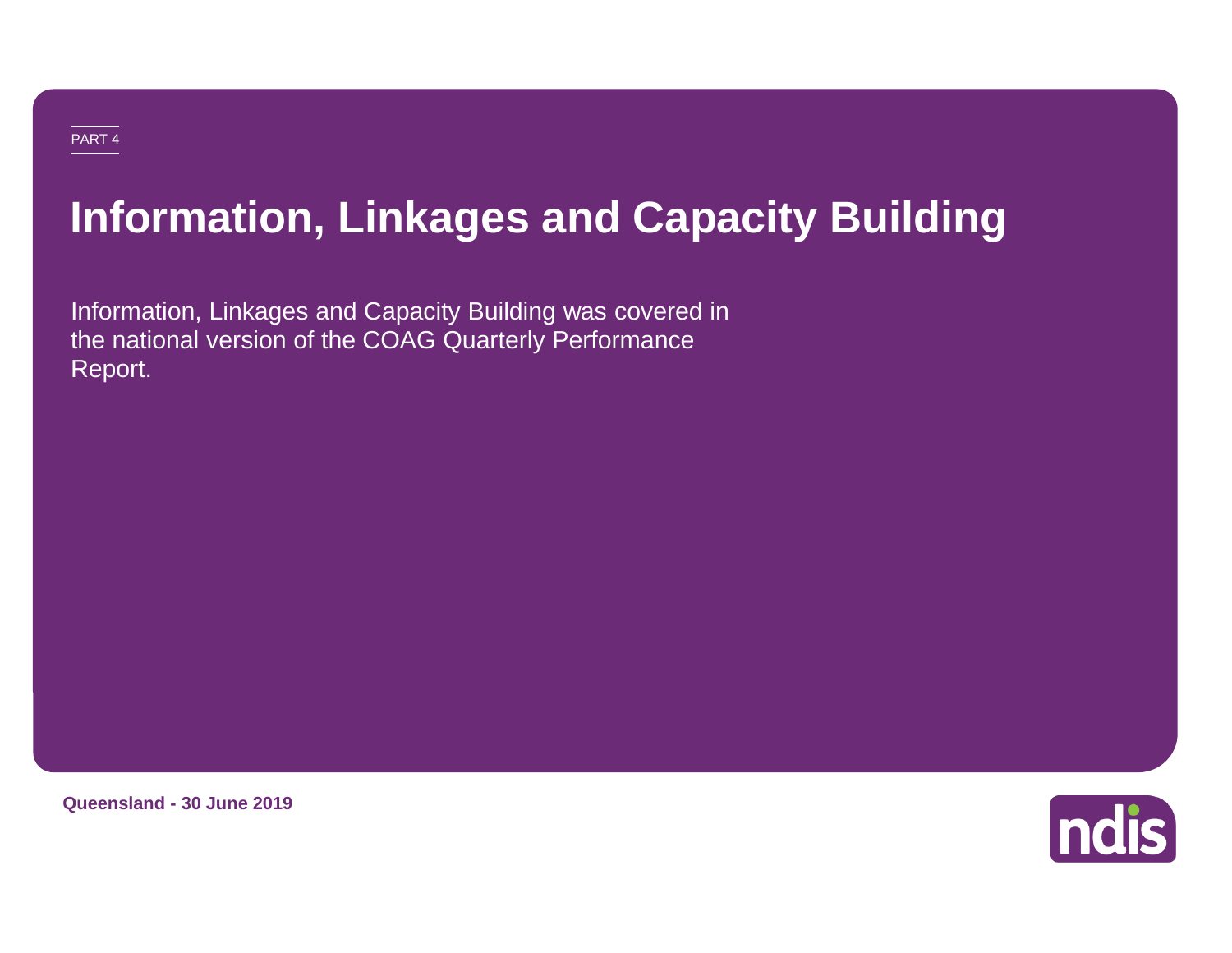### **Mainstream Interface**

The proportion of participants entering in the current quarter and accessing mainstream services is higher compared to prior quarters.

**Queensland - 30 June 2019**

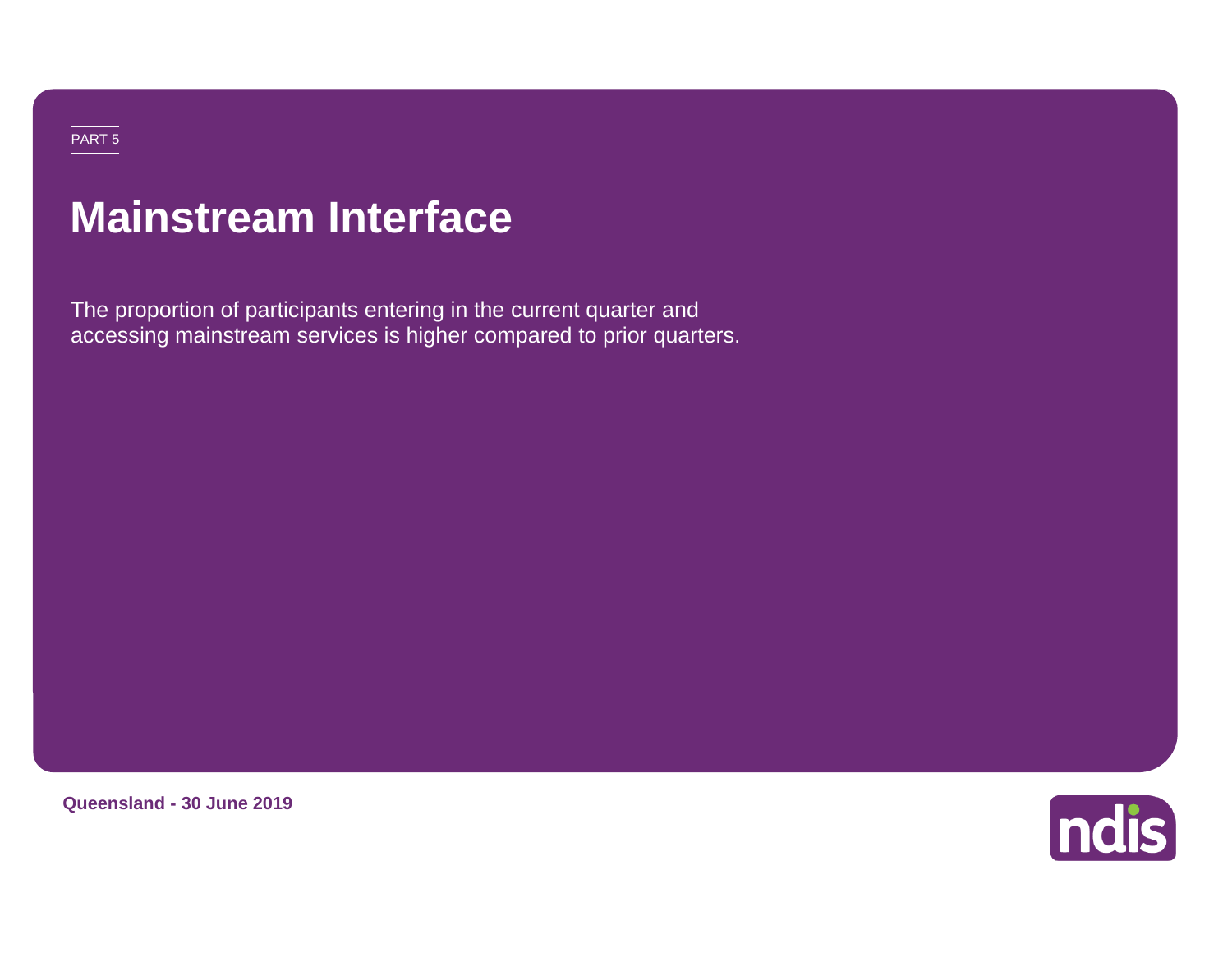#### ndis

#### **Mainstream Interface**

**Of the total number of active participants with a plan approved in 2018-19 Q4, 93% access mainstream services, an increase from prior quarters. Participants are accessing mainstream services predominantly for health and wellbeing, daily activities and lifelong learning.**